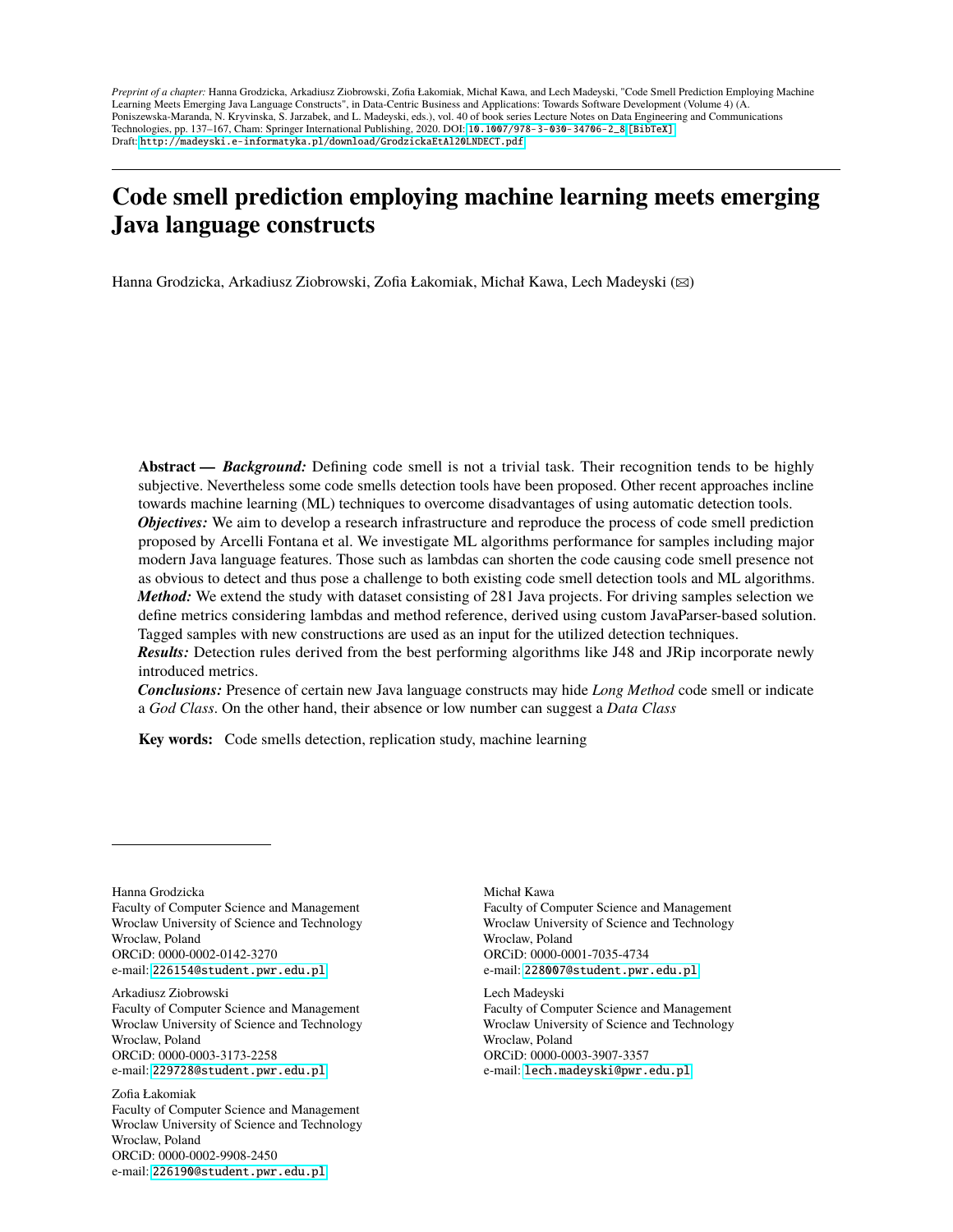# **1 Introduction**

Ever-shifting environment of software development introduces a variety of factors that can affect software quality. Changing requirements, high time pressure and sometimes lack of experience may contribute to creation of code of inferior quality. Code affected by these factors may bring an attentive developer to a conclusion that it "smells". As it is beneficial to be able to grasp the subtleties of such issues, an efficient detection of poor programming habits is a subject of intensive scientific research.

Code smell term was spread by Fowler [\[3\]](#page-20-0). He defined smells as something easy to spot (just like real smells) and indicators of a problem since the smells are not inherently bad. Since then, many publications concerning the subject of code smells have been released. A considerable amount of them refer to tools and algorithms for their detection in software projects.

We performed preliminary review of literature on code smell prediction and existing open access datasets of code smells.

One recent publication in this field was published by Arcelli Fontana et al. [\[1\]](#page-20-1) in the article *Comparing and experimenting machine learning techniques for code smell detection*. In the study attention was paid to four code smells: *Data Class*, *God Class*, *Feature Envy* and *Long Method*. They conduct an extensive comparison of 16 different machine learning algorithms to aid the detection of code smells. They discovered that the best performance was obtained by J48 and Random Forest models. Detection of code smells employing these techniques can provide a very high accuracy – over 96%. There are some premises for imprecision of their research though – these issues will be referred to in the upcoming sections of this paper.

Palomba et al. [\[10\]](#page-21-0) used the LANDFILL dataset presented in another publication (Palomba et al. [\[11\]](#page-21-1)) and proposed Historical Information for Smell deTection (HIST) approach exploiting change history information to detect instances of five different code smells (*Divergent Change*, *Shotgun Surgery*, *Parallel Inheritance*, *Blob*, and *Feature Envy*). The results indicate that the precision of HIST is between 72 and 86 percent, while its recall is between 58 and 100 percent.

Many papers have introduced a number of tools for detection of code smells. For instance, Arcelli Fontana et al. [\[1\]](#page-20-1) used iPlasma, PMD, Fluid Tool, Marinescu and Antipattern Scanner. In other publication, Arcelli Fontana et al. [\[2\]](#page-20-2) additionally used JDeodorant and StenchBlossom to compare tools for code smells detection. Another way to discover presence of smells is *Textual Analysis*, which was described by Palomba [\[9\]](#page-21-2).

Palomba et al. [\[11\]](#page-21-1) contributed the dataset containing 243 instances of five smell types from 20 open source projects manually verified by two MSc students. They also presented LANDFILL, a web-based platform aimed to promote the collection and to share code smell datasets.

There is yet another tool for detection of code smells. Designite was created and developed by Sharma [\[12\]](#page-21-3). It focuses on C# code, but the author provided a version for Java as well. In our research we have used it to verify its detection capabilities on Qualitas Corpus datasets (Tempero et al. [\[13\]](#page-21-4)) and within new Java structures. This will be described in one of the following chapters.

Tempero et al. [\[13\]](#page-21-4) created a web page containing open source Java projects. Arcelli Fontana et al. [\[1\]](#page-20-1) used 74 projects from this set in order to conduct their research. The biggest drawback of this collection is that the newest version comes from 1 September 2013.

The paper consists of six sections, that are organized in the following manner: in Section [2](#page-2-0) we describe the reference work and analyze the approach of Arcelli Fontana et al. [\[1\]](#page-20-1). Then we discuss the reproduction of Arcelli Fontana et al. [\[1\]](#page-20-1) experiment. In Section [3](#page-10-0) we go through the empirical study conducted by our team. In Section [4](#page-16-0) we present the obtained results which are then augmented by an analysis in the Section [5.](#page-19-0) We conclude the research and indicate future directions in Section [6.](#page-20-3)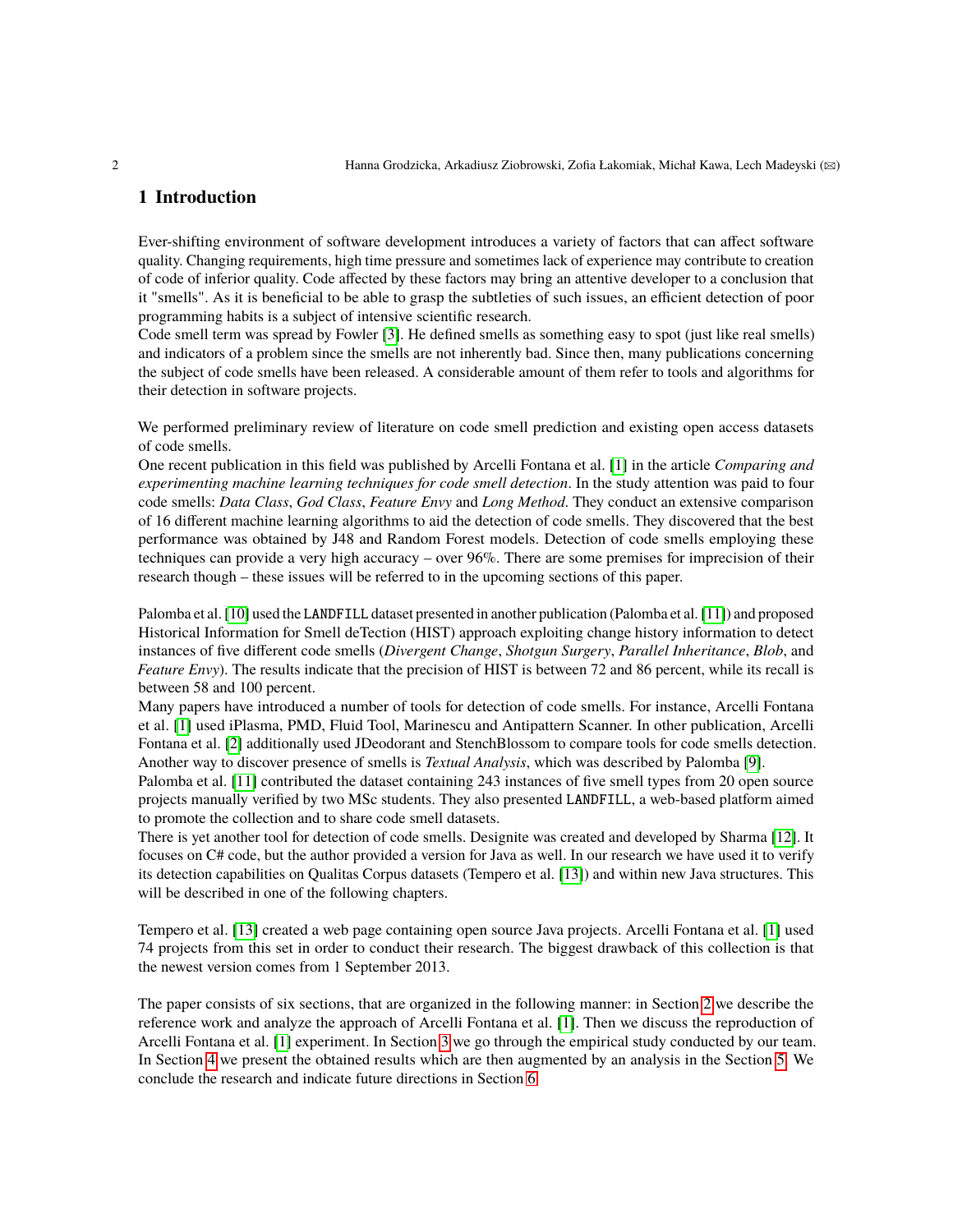#### <span id="page-2-0"></span>**2 The reference work**

Instead of using automated tools for code smell prediction Arcelli Fontana et al. [\[1\]](#page-20-1) decided on machine learning approach that we aim to reproduce.

### *2.1 Collecting the datasets*

We began the reproduction of the Arcelli Fontana et al. [\[1\]](#page-20-1) experiment with obtaining used datasets. Arcelli Fontana et al. [\[1\]](#page-20-1) sourced datasets from Qualitas Corpus (Tempero et al. [\[13\]](#page-21-4)), a curated collection of various software systems. As of the date of writing this paper, the current release of Qualitas Corpus is 20130901. Datasets' last modification dates were retrieved. The results are presented below.



Fig. 1: Histogram presenting last modification dates for the Qualitas Corpus dataset

Arcelli Fontana et al. [\[1\]](#page-20-1) used Qualitas Corpus distribution from 2012-01-04 which contains source code even from 2002.

State of the art software systems could have completely diverged from design concepts, that were widespread during the creation of such systems. Therefore in the following sections of this paper, we attempted to reason with the usage of such systems as giving reliable results.

We had to filter out Qualitas Corpus systems, which did not appear in the Arcelli Fontana's experiment and augment the source code collection with missing ones. To obtain these results, a set of bash scripts has been written. Individual scripts attempt to tackle problems such as filtering out the incorrect datasets and generating a list of missing systems. We have found that six systems were missing from the newest distribution of the Qualitas Corpus: *freecol*, *jmeter*, *jpf*, *junit*, *lucene*, *weka*.

Following systems had differing versions: *freecol*, *jmeter*, *junit*, *lucene* and *weka*, but *jpf* was not present in the Qualitas Corpus newest distribution, despite being attached there in the version, that was used by Arcelli Fontana et al. [\[1\]](#page-20-1).

The missing systems were manually retrieved from available repositories hosted on Sourceforge or system manufacturer's website. We were successful in obtaining every single one of the systems used in Arcelli Fontana's experiment in the proper version. The archive containing mentioned datasets is available online along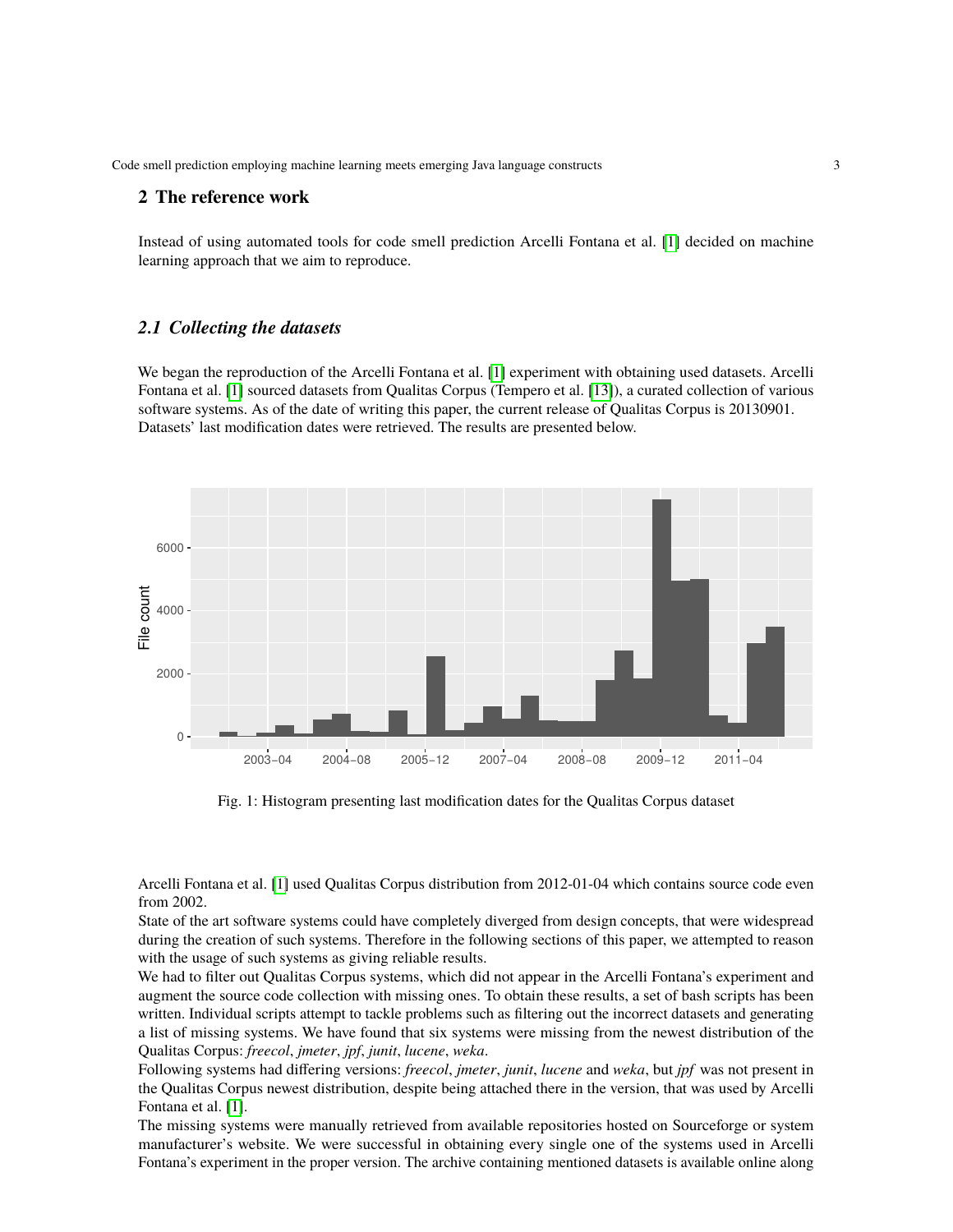<span id="page-3-0"></span>Table 1: Summary of Qualitas Corpus last modification dates

|                        | Date                        |
|------------------------|-----------------------------|
| Min.                   | 2002-09-02 17:33:14         |
| 1st Ou. $\overline{a}$ | 2008-08-19 02:07:16         |
|                        | Median 2010-01-03 13:30:36  |
| Mean                   | 2009-05-19 17:18:00         |
|                        | 3rd Ou. 2010-08-04 01:26:36 |
| Max.                   | 2011-12-15 21:26:14         |

with the summary of missing systems (Table [1\)](#page-3-0) prior to their manual supplementation. Additionally, a version of the archive without the test source code has been prepared and shared online likewise[1](#page-3-1).

# *2.2 Tooling approach*

Arcelli Fontana et al. [\[1\]](#page-20-1) introduced some inconsistencies in their paper. One of the most vital challenges for the reproduction of the results were choosing the proper version of tools. Arcelli Fontana et al. [\[1\]](#page-20-1) did not specify advisors nor *weka* versions. Therefore it was needed for us to come up with the most approximate approach. We decided to choose R language to build the reproduction infrastructure with usage of caret and RWeka packages, since they are ones of the most popular tooling<sup>[2](#page-3-2)</sup> choices. As for advisors, we used PMD which date of release was closest to the expected date of creation of Arcelli Fontana et al. [\[1\]](#page-20-1).

Another downside is the lack of parameter specification, that were obtained by the means of hyperparameter optimization, for the models employed by Arcelli Fontana et al. [\[1\]](#page-20-1). Therefore it is not trivial to put the obtained results in the proper context.

# *2.3* caret *vs* RWeka *approach*

Both caret and RWeka [\[6\]](#page-21-5) R packages have been used during Arcelli Fontana et al. [\[1\]](#page-20-1) experiment reproduction. Following subsections describe approaches in use of each of the packages.

#### **2.3.1** caret

Package caret (short for *Classification And Regression Training*) is a set of functions that attempt to streamline the process for creating predictive models. The package significantly simplifies data-splitting, pre-processing, feature selection, model tuning using resampling, variable importance estimation and others.

In order to reproduce Arcelli Fontana et al. [\[1\]](#page-20-1) experiment, the caret package has been used. Unfortunately, not all of the models used in the experiment are available in the package, especially caret does not include models with the boosting technique AdaBoostM1.

Nevertheless, caret has been used because of an ease of cross-validation and grid search (Hsu et al. [\[7\]](#page-21-6)) parameter estimation technique usage, which has been employed in Arcelli Fontana et al. [\[1\]](#page-20-1) experiment. Parameters obtained by means of grid search in Arcelli Fontana et al. [\[1\]](#page-20-1) have not been published in the paper. Table [2](#page-4-0) shows models used from the caret package. The rest of algorithms have not been run in caret due to limitations of their availability in the package. Parameters presented in the Tuning parameters column in Table [2](#page-4-0) have been computed with the default caret grid search settings. Tune grid used for grid search is

<span id="page-3-1"></span><sup>1</sup> [Datasets](https://mega.nz/#F!fiQ1ySgA!0QQ7GexzNsx_MDNiaGIfAA) – *sources.tar.gz* for full datasets

<span id="page-3-2"></span><sup>2</sup> <https://www.kdnuggets.com/2015/06/top-20-r-machine-learning-packages.html>, access: 2019-04-09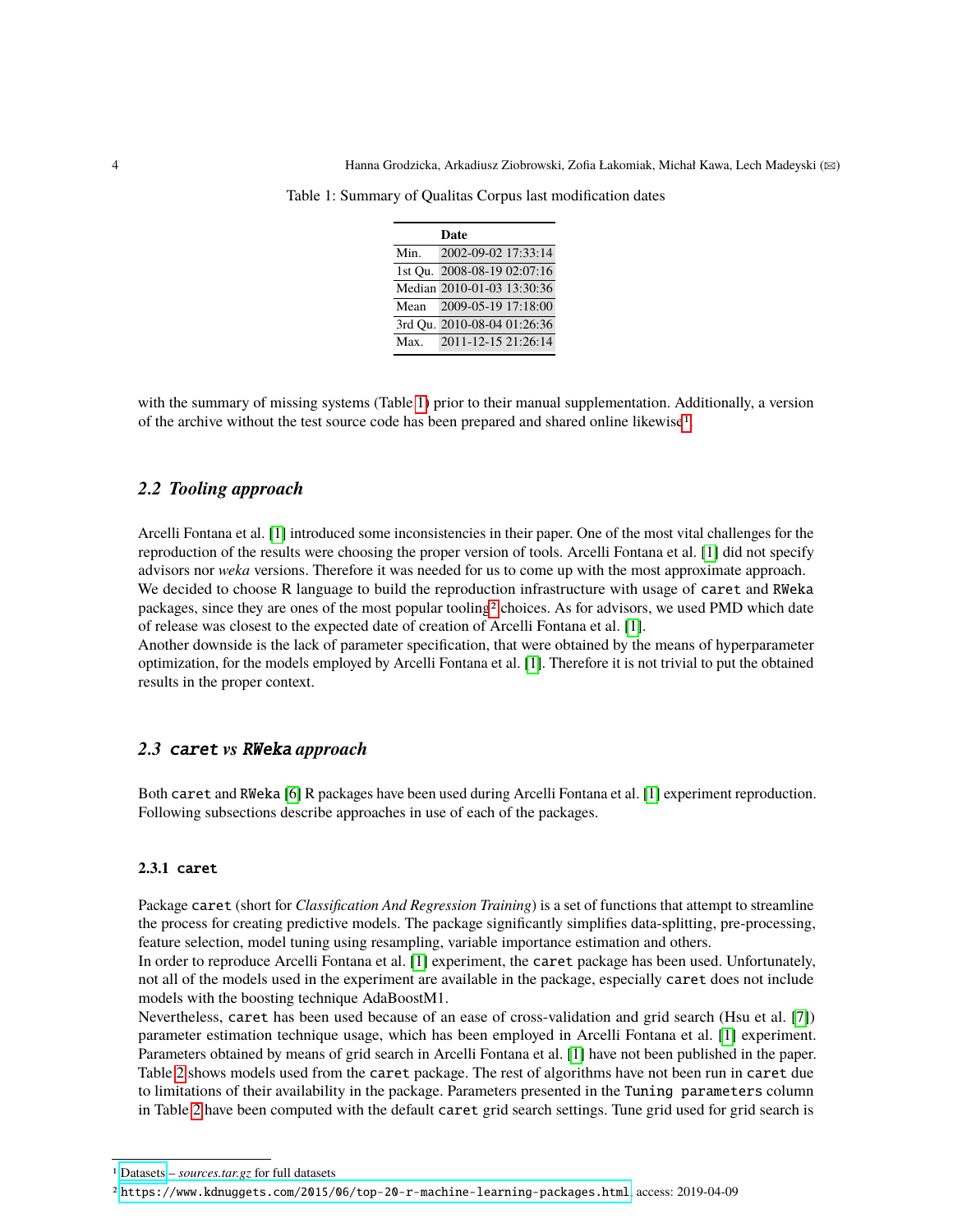derived exclusively for each of the algorithms, based on the model tuning parameters provided by the library, which includes the model.

The granularity in the tuning parameter grid is based on tuneLength parameter in the train function, which defaults to the division of parameter value space equally on three values. One can specify it manually, but we decided to omit the manual specification of tuneLength parameter for sake of performance. Moreover choosing the best tuning parameter is driven by the best strategy of train function, that selects parameters associated with the best performance in terms of area under the ROC (Receiver Operating Characteristics) curve.

<span id="page-4-0"></span>

| # Model                      | <b>Method Value Type</b> |                           | Library                                | <b>Tuning Parameters</b>             |
|------------------------------|--------------------------|---------------------------|----------------------------------------|--------------------------------------|
| 1 C4.5-like Trees            | J48                      | Classification RWeka      |                                        | $C=0.01, M=3$                        |
| 2 Naive Bayes                | naive_bayes              | Classification naivebayes |                                        | laplace=0, usekernel=FALSE, adjust=1 |
| 3 Random Forest              | <b>rf</b>                |                           | Classification, randomForest mtry=1011 |                                      |
|                              |                          | Regression                |                                        |                                      |
| 4 Rule-Based Classifier JRip |                          | Classification RWeka      |                                        | NumOpt=3, NumFolds=3, MinWeights=2   |

#### Table 2: Models from caret

#### **2.3.2** RWeka

Package RWeka is an interface to machine learning library Weka, a collection of machine learning algorithms for data mining tasks written in Java, containing tools for data pre-processing, classification, regression, clustering, association rules, and visualization (RWeka [\[14\]](#page-21-7), Hall et al. [\[5\]](#page-21-8)).

In order to reproduce Arcelli Fontana et al. [\[1\]](#page-20-1) experiment, the RWeka package has been used as well. The package allows to use the exact algorithms Arcelli Fontana et al. [\[1\]](#page-20-1) used, including their boosted versions. Downside of using the package directly is a fact, that it does not provide a simple method for grid search, which has been applied as a parameter optimization technique in the experiment we have reproduced.

Table [3](#page-4-1) includes models used from RWeka. The rest of algorithms have not been run with RWeka due to their unavailability in the package.

<span id="page-4-1"></span>

| # Algorithm name              | <b>Default parameters</b>                |
|-------------------------------|------------------------------------------|
| 1 B-J48 Pruned                | iterations=10, $C=0.25$ , M=2            |
| 2 B-J48 Unpruned              | iterations=10, $C=0.25$ , M=2            |
| 3 B-J48 Reduced Error Pruning | iterations=10, $C=0.25$ , $M=2$          |
| 4 B-JRIP                      | iterations=10, F=3, N=2.0, O=2           |
| 5 B-SMO RBF Kernel            | iterations=10, $C = 250007$ , $G = 0.01$ |
| 6 B-SMO Poly Kernel           | iterations=10, $C = 250007$ , $E = 1.0$  |
| 7 J48 Pruned                  | $C=0.25$ , M=2                           |
| 8 J48 Unpruned                | $C=0.25$ , $M=2$                         |
| 9 J48 Reduced Error Pruning   | $C=0.25$ , M=2                           |
| 10 JRIP                       | $F=3$ , N=2.0, O=2                       |
| 11 SMO RBF Kernel             | $C = 250007$ , $G = 0.01$                |
| 12 SMO Poly Kernel            | $C=250007, E=1.0$                        |

#### Table 3: Models from RWeka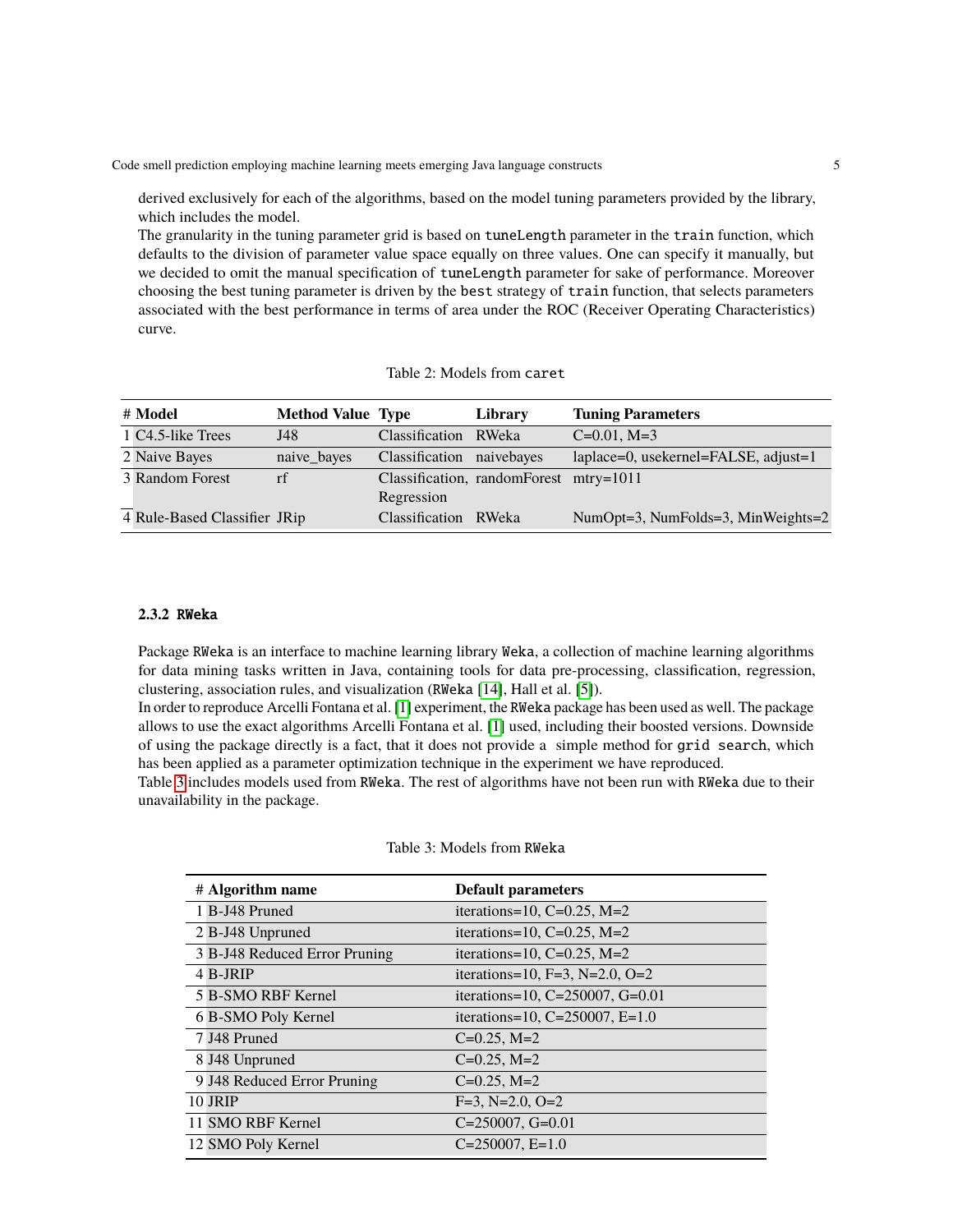## *2.4 Reproduction strategy overview*

We attempted to reproduce the results with the approach adequate to Arcelli Fontana et al. [\[1\]](#page-20-1). Manually evaluated datasets provided by Arcelli Fontana et al. [\[1\]](#page-20-1), alongside with available models from caret and RWeka packages were used.

Firstly, the hyperparameter optimization was done by means of grid search. Method trainControl from caret employs this method by specifying its search parameter as grid.

Models were trained using 10-fold cross-validation – for every model there were ten iterations of 10-fold cross-validation, that were later averaged.

ARFF files contain missing values for various metrics – they are marked with explanation mark within a file.

| File              | No. of missing values |
|-------------------|-----------------------|
| data-class.arff   | 75                    |
| feature-envy.arff | 92                    |
| god-class.arff    | 76                    |
| long-method.arff  | 92                    |

Table 4: Missing values overview in Arcelli Fontana et al. [\[1\]](#page-20-1) datasets

Unfortunately, we do not know the strategy to deal with missing values in our reproduction, since Arcelli Fontana et al. [\[1\]](#page-20-1) does not specify any particular method. It could be therefore crucial to recognize a proper technique to supplement missing values in order to fully reproduce the original results. Based on the trained model, a confusion matrix was computed, thanks to which an accuracy and F-measure were obtained and compared with the results from Arcelli Fontana et al. [\[1\]](#page-20-1). The results were augmented with standard deviation and area under ROC as well.

# *2.5 Classifier comparison*

For reproduction we used ARFF files provided by Arcelli Fontana et al. [\[1\]](#page-20-1) as an input.

Altogether, 18 algorithms were tested: 16 from RWeka<sup>[3](#page-5-0)</sup> and 6 from Caret<sup>[4](#page-5-1)</sup>. The common classifiers for both libraries are JRip and J48 Unpruned.

Results marked green are those that came out better compared to Arcelli Fontana et al. [\[1\]](#page-20-1).

In RWeka, for the accuracy the results differ no more than 2% except SMO RBF Kernel (**bold** font) that is unquestionably worse, by 6.53%. Standard deviation for accuracy is always lower for our results – mostly rounds up to zero. In original work it was between 1 and 3 for the given classifiers.

F-measure has similar outcome to accuracy. Our results tend to be nearly the same. The most notable difference is 1.16% excluding SMO RBF Kernel that has lower score by 4.81%. Similarly to the accuracy, F measure standard deviation is rounded up to 0 in nearly every case.

Area under the ROC has very similar results to the original ones. In few cases it is even better. Its standard deviation is approximately two times lower than in Arcelli Fontana et al. [\[1\]](#page-20-1) research.

The best algorithms from Table [5](#page-6-0) are B-J48 and B-JRip, what agrees with Arcelli Fontana's results. All the SMO-based classifiers came out worse in reproduction.

As for caret library, J48 Unpruned, JRip and Random Forest resemble scores achieved by Arcelli Fontana et al. [\[1\]](#page-20-1). SVM-based classifiers showed considerable deterioration. Whereas Naive Bayes seems unreliable, it is giving us similarly bad results every time (Table [6\)](#page-7-0).

In conclusion, the reproduction has given consistent results of cross validation for classifiers based on J48, JRip and Random Bayes. SMO and SVM went worse than expected. Naive Bayes gave clearly bad results. The results can be affected by the choice of the libraries and following default behaviour of its components.

<span id="page-5-0"></span>3 <https://cran.r-project.org/web/packages/RWeka/index.html>, access: 2019-04-09

<span id="page-5-1"></span><sup>4</sup> <http://topepo.github.io/caret/index.html>, access: 2019-04-09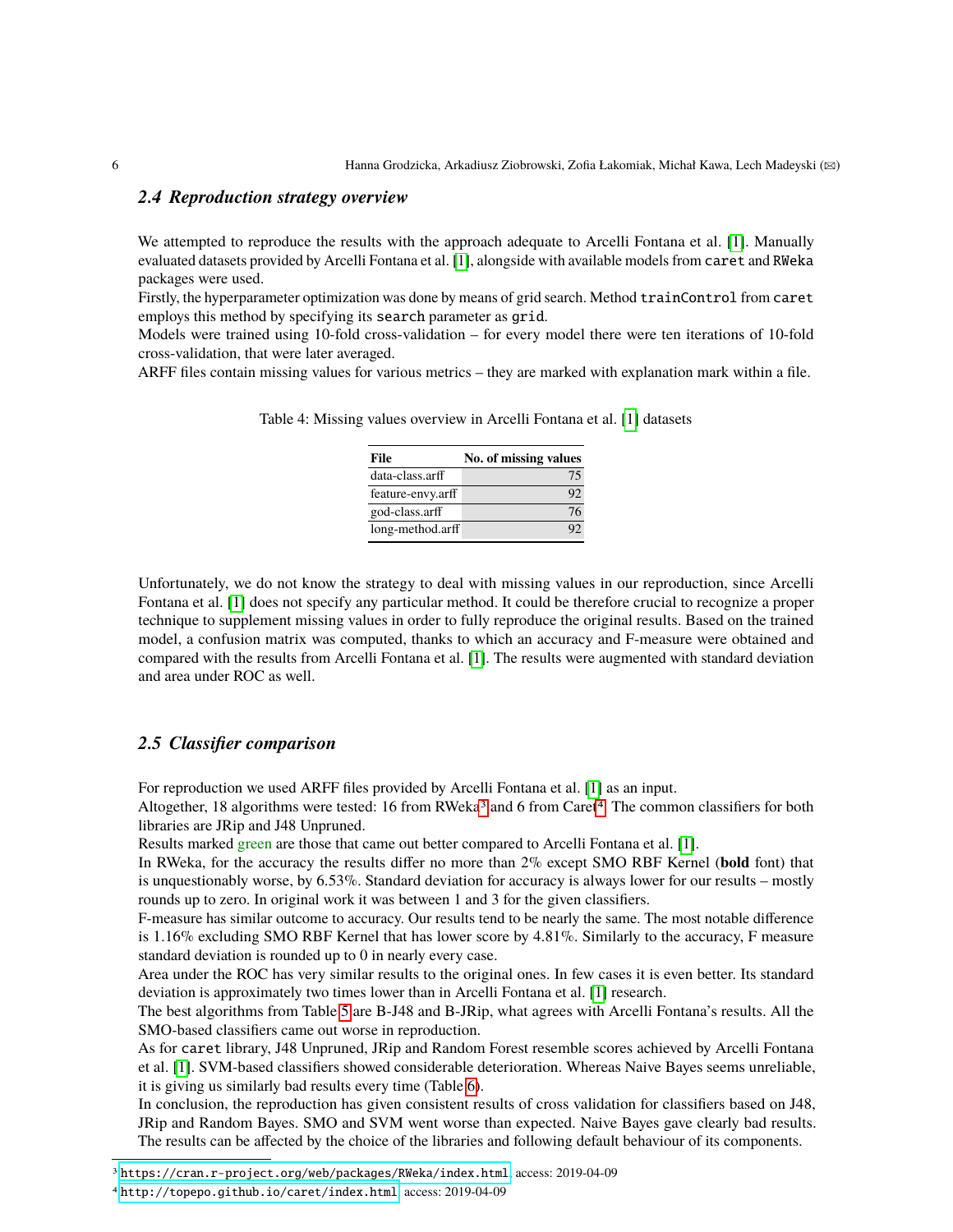| # Classifier                |        |                   | Accuracy Std dev. F measure Std dev. AUROC Std dev. |      |        |         |
|-----------------------------|--------|-------------------|-----------------------------------------------------|------|--------|---------|
| 1 B-J48 Pruned              | 99.20% | 0.00              | 99.40%                                              | 0.00 | 0.9913 | 0.0083  |
| 2 B-J48 Pruned              | 99.43% | 1.36              | 99.49%                                              | 1.00 | 0.9969 | 0.0127  |
| 3 B-J48 Unpruned            | 99.41% | 0.00              | 99.56%                                              | 0.00 | 0.9962 | 0.0042  |
| 4 B-J48 Unpruned            | 99.20% | 1.18              | 99.63%                                              | 0.99 | 0.9969 | 0.0126  |
| 5 B-J48 Reduced Er-98.99%   |        | 0.00              | 99.24%                                              | 0.00 | 0.9967 | 0.0027  |
| ror Pruning                 |        |                   |                                                     |      |        |         |
| 6 B-J48 Reduced Er-99.19%   |        | 1.31              | 99.39%                                              | 0.87 | 0.9967 | 0.0100  |
| ror Pruning                 |        |                   |                                                     |      |        |         |
| 7 B-JRip                    | 99.05% | 0.00              | 99.29%                                              | 0.00 | 0.9890 | 0.0058  |
| 8 B-JRip                    | 99.03% | 1.26              | 99.50%                                              | 0.94 | 0.9937 | 0.0144  |
| 9 B-Random Forest           | 98.99% | 0.00              | 99.25%                                              | 0.00 | 0.9996 | $2e-04$ |
| 10 B-Random Forest          | 99.23% | 1.17              | 99.57%                                              | 1.91 | 0.9998 | 0.0006  |
| 11 B-Naive Bayes            | 95.52% | 0.00              | 96.57%                                              | 0.00 | 0.9780 | 0.0035  |
| 12 B-Naive Bayes            | 97.86% | 2.37              | 98.35%                                              | 2.02 | 0.9950 | 0.0084  |
| 13 B-SMO RBF Ker-95.49%     |        | 0.01              | 96.56%                                              | 0.01 | 0.9900 | 0.0022  |
| nel                         |        |                   |                                                     |      |        |         |
| 14 B-SMO RBF Ker-97.00%     |        | 2.49              | 97.75%                                              | 2.38 | 0.9930 | 0.0116  |
| nel                         |        |                   |                                                     |      |        |         |
| 15 B-SMO Poly Kernel 97.42% |        | 0.00              | 98.07%                                              | 0.00 | 0.9704 | 0.0047  |
| 16 B-SMO Poly Kernel 98.67% |        | 1.76              | 99.00%                                              | 2.17 | 0.9852 | 0.0208  |
| 17 J48 Pruned               | 98.94% | 0.00              | 99.21%                                              | 0.00 | 0.9938 | 0.0034  |
| 18 J48 Pruned               | 99.10% | 1.38              | 99.32%                                              | 1.04 | 0.9930 | 0.0151  |
| 19 J48 Unpruned             | 98.92% | 0.00              | 99.19%                                              | 0.00 | 0.9933 | 0.0035  |
| 20 J48 Unpruned             | 99.05% | 1.51              | 99.28%                                              | 1.54 | 0.9925 | 0.0168  |
| 21 J48 Reduced Error 98.07% |        | 0.01              | 98.55%                                              | 0.00 | 0.9887 | 0.0068  |
| Pruning                     |        |                   |                                                     |      |        |         |
| 22 J48 Reduced Error 98.40% |        | $\overline{2.02}$ | 98.80%                                              | 1.13 | 0.9868 | 0.0222  |
| Pruning                     |        |                   |                                                     |      |        |         |
| 23 JRip                     | 98.89% | 0.00              | 99.17%                                              | 0.00 | 0.9880 | 0.0047  |
| $24$ JRip                   | 99.02% | 1.62              | 99.26%                                              | 1.79 | 0.9884 | 0.0181  |
| 25 Random Forest            | 99.23% | 0.00              | 99.42%                                              | 0.00 | 0.9996 | $1e-04$ |
| 26 Random Forest            | 99.18% | 1.20              | 99.54%                                              | 1.62 | 0.9998 | 0.0011  |
| 27 Naive Bayes              | 93.35% | 0.00              | 94.80%                                              | 0.00 | 0.9649 | 0.0027  |
| 28 Naive Bayes              | 96.24% | 2.39              | 97.09%                                              | 1.72 | 0.9921 | 0.0086  |
| 29 SMO RBF Kernel           | 90.44% | 0.00              | 93.29%                                              | 0.00 | 0.8583 | 0.0066  |
| 30 SMO RBF Kernel           | 97.57% | 2.02              | 98.17%                                              | 1.61 | 0.9732 | 0.0235  |
| 31 SMO Poly Kernel          | 97.06% | $0.00\,$          | 97.81%                                              | 0.00 | 0.9653 | 0.0060  |
| 32 SMO Poly Kernel          | 98.67% | 1.76              | 99.00%                                              | 1.69 | 0.9852 | 0.0208  |

<span id="page-6-0"></span>Table 5: RWeka results for *Long Method* (grey) compared with Arcelli Fontana's (white)

Comparison tables for other code smells can by found in Appendix (Section [6\)](#page-21-9).

# *2.6 Learning curves*

Learning curves present the behaviour of models' accuracy with incremental change in number of training examples. Figures [2a, 2b,](#page-7-1) [3a](#page-8-0) and [3b](#page-8-0) present results obtained with use of the RWeka package.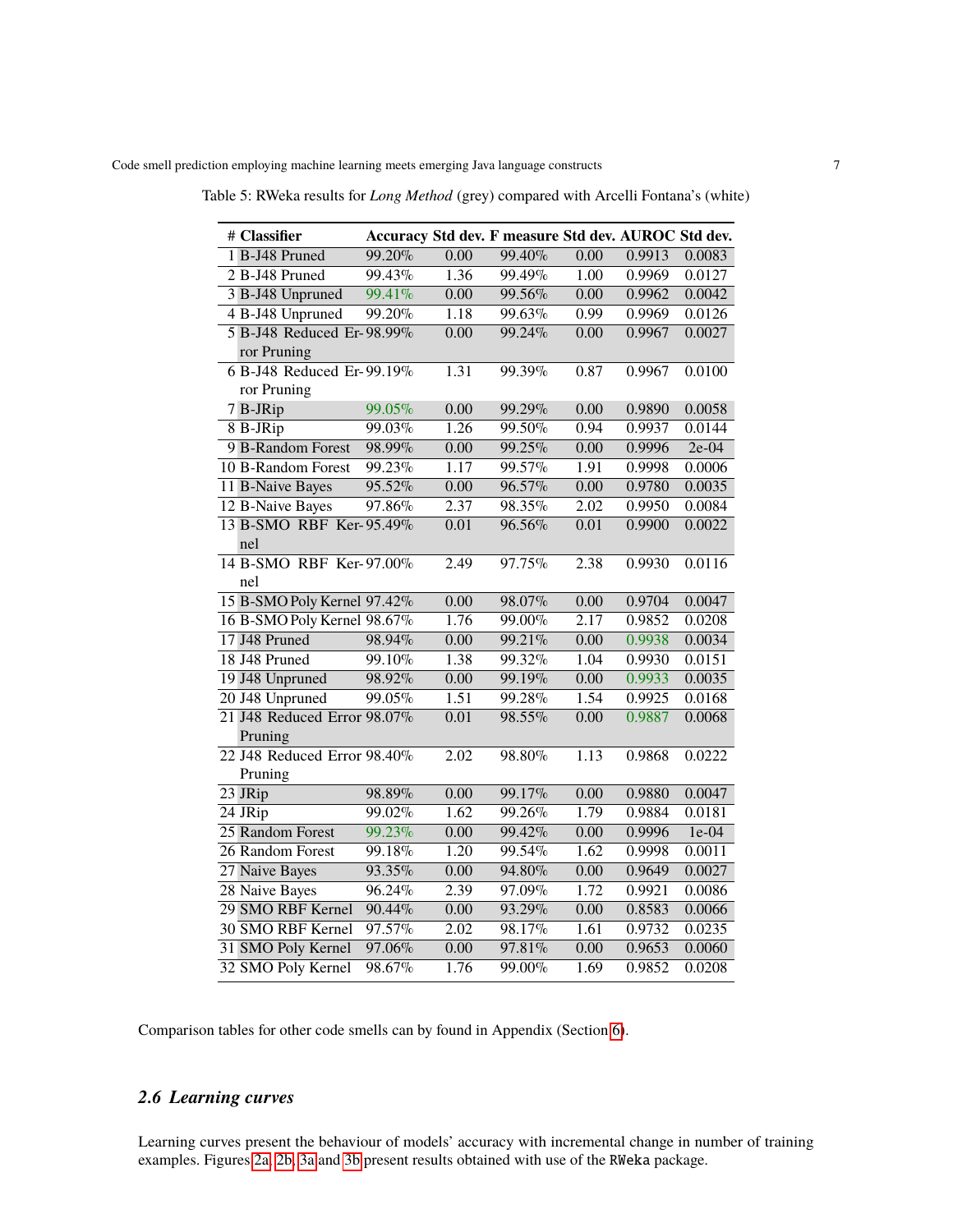<span id="page-7-0"></span>

| $#$ Classifier                   |           |      | Accuracy Std dev. F measure Std dev. AUROC Std dev. |           |        |        |
|----------------------------------|-----------|------|-----------------------------------------------------|-----------|--------|--------|
| 1 SVM C-SVC Linear Kernel 89.70% |           | 0.02 | $92.62\%$                                           | 0.01      | 0,9225 | 0.0228 |
| 2 LibSVM C-SVC Linear Ker-97.31% |           | 2.22 | $97.97\%$                                           | 1.88      | 0.9978 | 0.0044 |
| nel                              |           |      |                                                     |           |        |        |
| 3 SVM C-SVC Radial Kernel 71.16% |           | 0.01 | $81.54\%$                                           | 0.01      | 0.7562 | 0.0255 |
| 4 LibSVM C-SVC Radial Ker-97.43% |           | 2.09 | 98.05%                                              | 1.32      | 0.9972 | 0.0045 |
| nel                              |           |      |                                                     |           |        |        |
| 5 J48 Unpruned                   | 98.07%    | 0.01 | 98.56%                                              | 0.00      | 0.9842 | 0.0067 |
| 6 J48 Unpruned                   | 99.05%    | 1.51 | 99.28%                                              | 1.54      | 0.9925 | 0.0168 |
| 7 Random Forest                  | 98.90     | 0.00 | 99.17%                                              | 0.00      | 0.9997 | 0.0003 |
| 8 Random Forest                  | 99.18%    | 1.20 | 99.54%                                              | 1.62      | 0.9998 | 0.0011 |
| 9 Naive Bayes                    | $32.65\%$ | 0.00 | <b>NA</b>                                           | <b>NA</b> | 0.7450 | 0.0141 |
| 10 Naive Bayes                   | $96.24\%$ | 2.39 | $97.09\%$                                           | 1.72      | 0.9921 | 0.0086 |
| 11 JRip                          | 98.70     | 0.00 | $99.03\%$                                           | 0.00      | 0.9861 | 0.0014 |
| 12 JRip                          | $99.02\%$ | 1.62 | 99.26%                                              | 1.79      | 0.9884 | 0.0181 |

Table 6: Caret results for *Long Method* (grey) compared with Arcelli Fontana's (white)

Method used for generating the learning curves was equivalent to the one used by Arcelli Fontana et al. [\[1\]](#page-20-1). Starting from the dataset of size 20, ten iterations of 10-fold cross validation has been made with constant increment in the number of training examples after each iteration. Accuracy of a model for a given dataset was computed as a mean from mentioned ten iterations.

Obtained learning curves are non-monotonic, although the trend seems to be similar to the results of Arcelli Fontana et al. [\[1\]](#page-20-1). Additionally, there appears to be more significant jitter and deviation from the Arcelli Fontana's results. A deciding factor for such learning curves behaviour might be the tooling approach or the dataset partitioning method, that was used to produce incremental datasets.

<span id="page-7-1"></span>

Fig. 2: Learning curves for *Data Class* and *God Class* code smells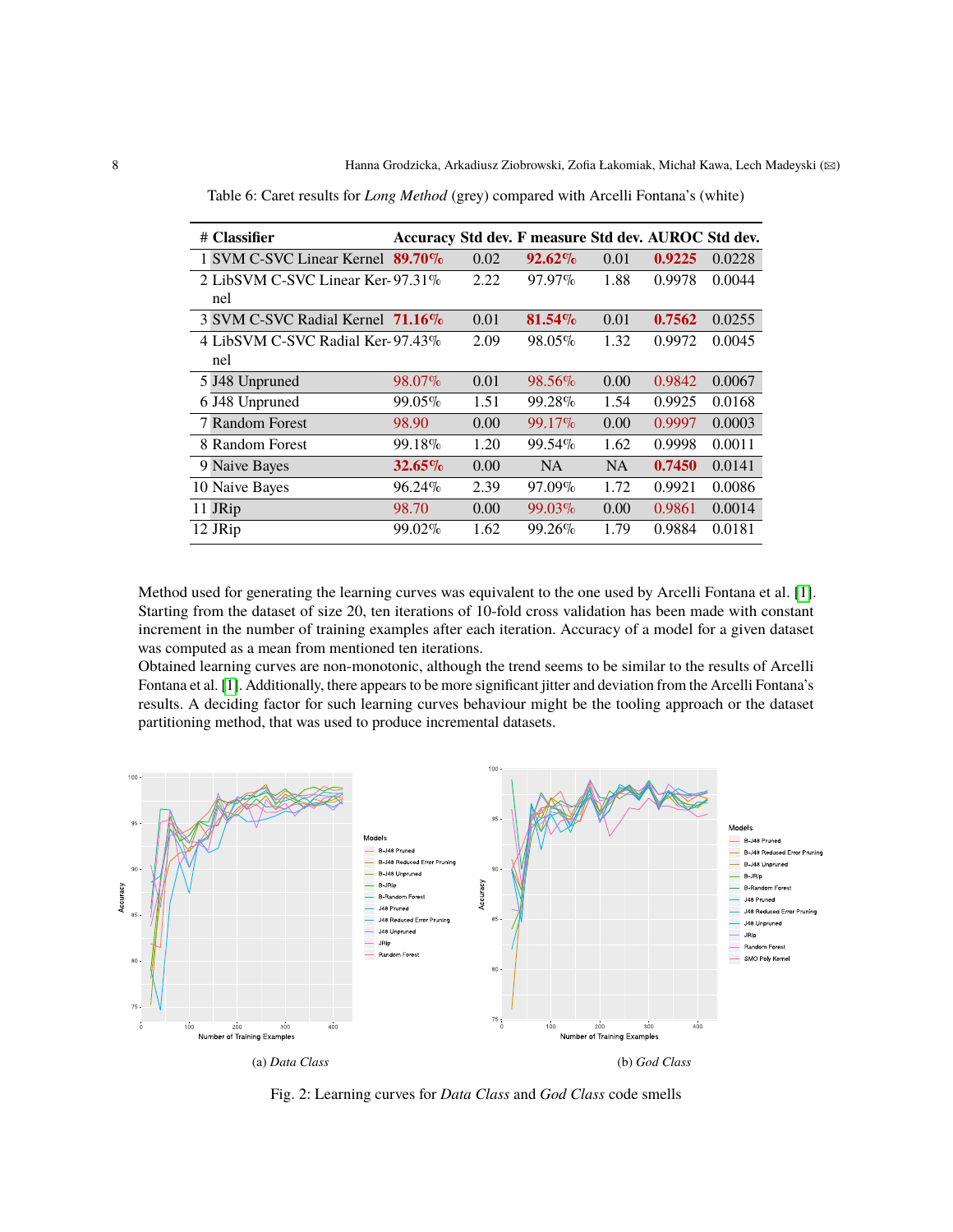<span id="page-8-0"></span>

Fig. 3: Learning curves for *Feature Envy* and *Long Method* code smells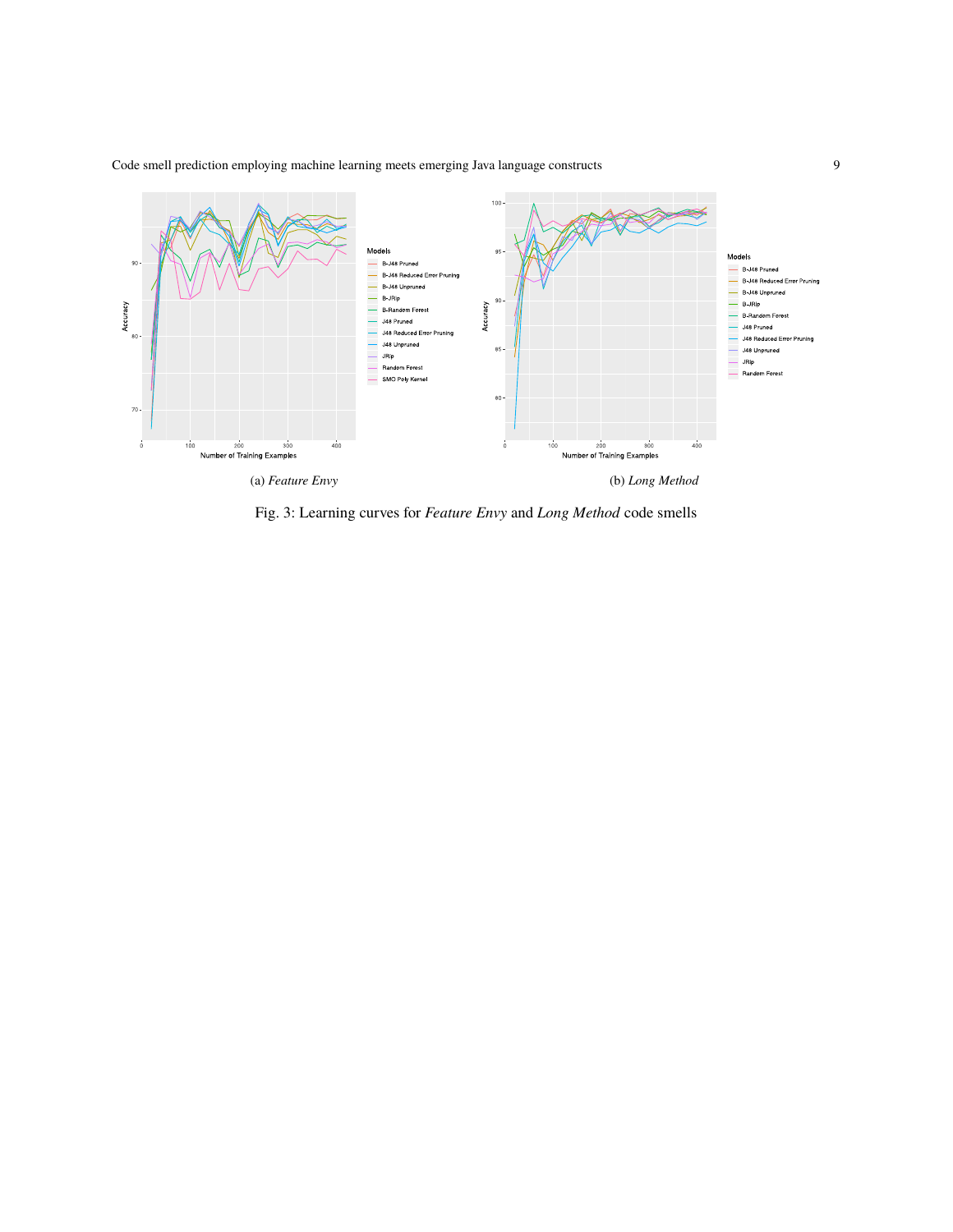# *2.7 Extracted Rules*

For sake of completeness we show the extracted rules from decision-tree based model J48 and from rule-based JRip.

All appearing differences in extracted rules might be due to different grid search approach, since caret default grid search explores only a limited space of parameters and no grid search has been employed for RWeka. Metrics' abbreviations can be found in Section [3.4.](#page-15-0)

#### **2.7.1 Long Method**

For *Long Method*, J48 Pruned generates a decision tree that can be expressed as the following set of rules:

$$
LOC > 79 \text{ and } CYCLO > 9 \tag{1}
$$

The detection rule declares a method as code smell, when its size is large and it is complex. Obtained results for J48 are identical with Arcelli Fontana et al. [\[1\]](#page-20-1).

As for JRip, the computed rule is as follows:

$$
LOC \ge 91 \text{ and } CYCLO \ge 10
$$
 (2)

It differs from the Arcelli Fontana's results by a small margin – we can observe increment by 10 for  $LOC$ metric and by 2 for CYCLO metric.

### **2.7.2 Data Class**

For *Data Class* code smell, detection rule derived from the J48 classifier is yet again identical with the results obtained by Arcelli Fontana. The following Boolean logic expression describes the code smell in terms of J48 decision tree:

$$
NOAM > 2 \text{ and } WMCNAMM \le 21 \text{ and } NIM \le 30 \tag{3}
$$

JRip classifier produces the following expression:

$$
(WOC \le 0.352941) \text{ and } (NOAM \ge 3) \text{ and } (RFC \le 39)
$$
  
or 
$$
(AMW \le 1.181818) \text{ and } (NOM \ge 8) \text{ and } (NOM \ge 4)
$$
  
or 
$$
(NOM \le 27) \text{ and } (NOM \ge 4) \tag{4}
$$

The first operand of logical disjunction is nearly the same as Arcelli Fontana's, but unfortunately the rest of logical expression diverges. Obtained results introduce  $NOM$  metric and omit  $CFNAMM$  and  $NOPVA$ metrics.

#### **2.7.3 God Class**

Results obtained for *God Class* code smell are convergent for both J48 and JRip. The detection rule of J48 for *God Class* is:

$$
WMCNAMM > 47
$$
 (5)

and for JRip:

$$
WMCNAMM \ge 48\tag{6}
$$

Both rules are the same. They are coincident with Arcelli Fontana's results for this code smell.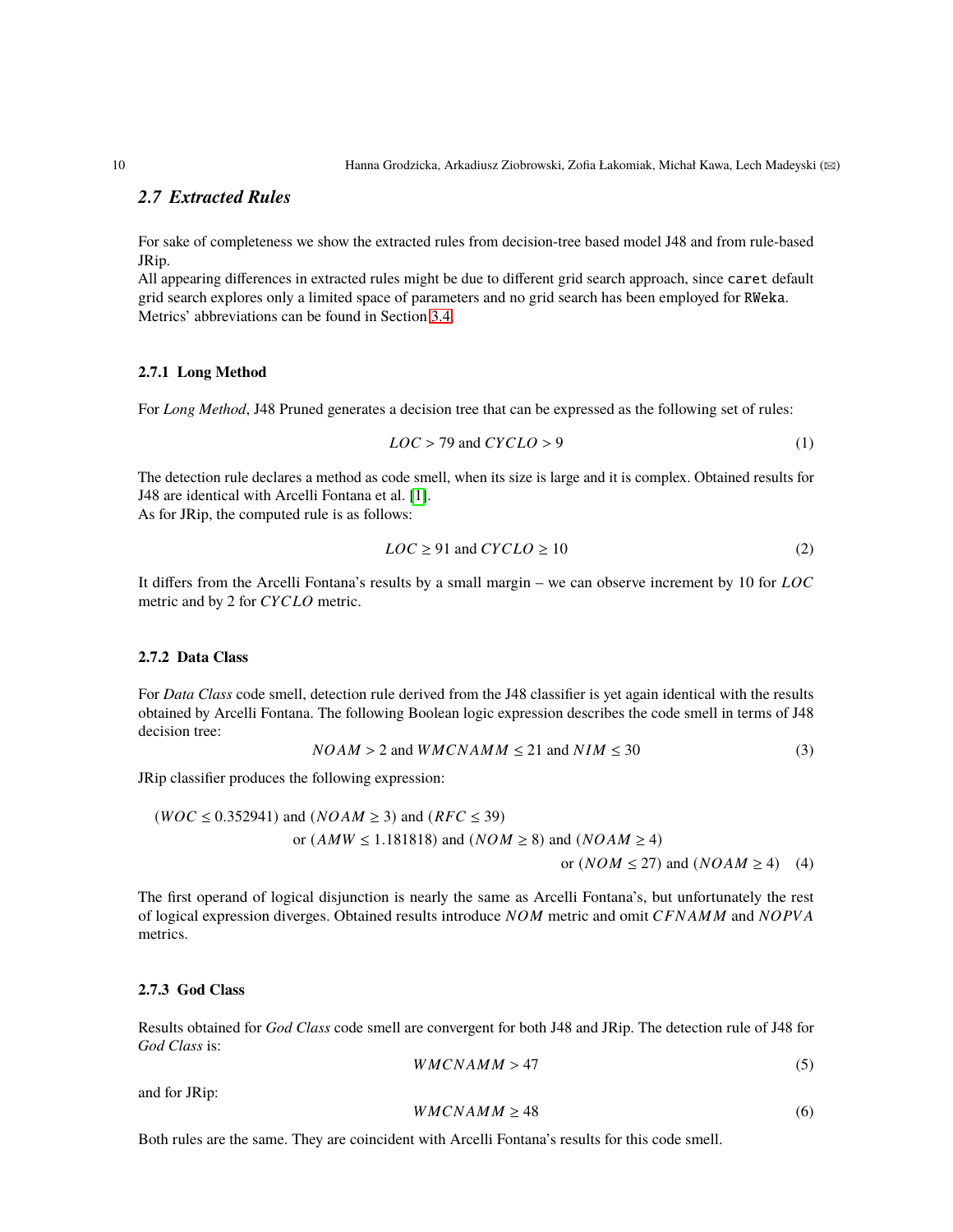#### **2.7.4 Feature Envy**

Detection rules for *Feature Envy* code smell appear to be the most divergent from the results of Arcelli Fontana et al. [\[1\]](#page-20-1). J48 Pruned produces the following decision tree:

$$
ATFD > 4 \text{ and } NMO > 8 \text{ and } FDP > 5 \tag{7}
$$

This expression introduces  $FDP$  and  $NMO$  as the metrics that constitute whether a sample source code is influenced by *Feature Envy* code smell. FDP metric describe number of foreign data providers and NMO shows the number of overridden methods in a class. Number of overridden methods provides that class uses data in differences ways. So it could use data from other class than from its own as well. However, Arcelli Fontana's J48 decision tree rule had made use of  $LAA$  and  $NOA$  metrics. Same results has been observed for the detection rule extracted from JRip:

$$
(ATFD \ge 9) \text{ or } (ATFD \ge 3 \text{ and } LAA \le 0.) \text{ and } LOC \ge 20)
$$
  
or 
$$
(FDP \ge 3 \text{ and } LAA \le 0.578947) \tag{8}
$$

First operand of the disjunction is identical with Arcelli Fontana's, however the rest of operands differ. Probable reason of differences in extracted rules is that we used grip search after RWeka computed. Additionally, some rules was extracted by caret functions. Arcelli Fontana et al. [\[1\]](#page-20-1) used only RWeka.

# <span id="page-10-0"></span>**3 Empirical study definition**

Arcelli Fontana et al. [\[1\]](#page-20-1) carried out research on obsolete dataset. We investigated that only fifty are still supported (as of 2019-06-10).



Fig. 4: Steps taken during our research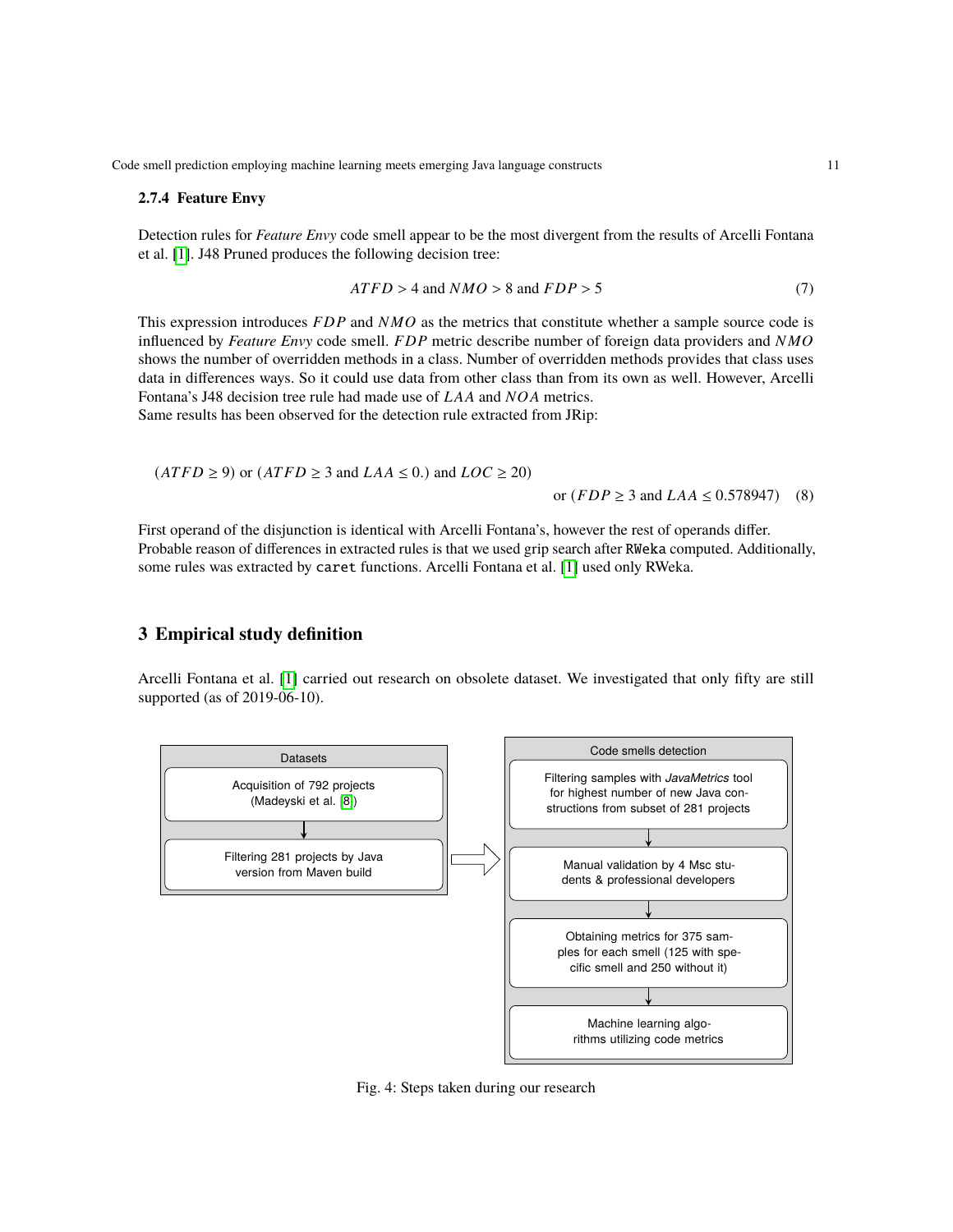# *3.1 Objective*

The aim is to take similar steps to Arcelli Fontana et al. [\[1\]](#page-20-1) but for more recent and still active projects involving new major Java constructs. We want to find out whether proposed algorithms cope with different dataset and how they perform with new language features. Are they still as effective?

# *3.2 Extending code smell detection with Designite*

In our research we decided to compare results from a new code smell detection tool (advisor) on the same datasets as Arcelli Fontana et al. [\[1\]](#page-20-1), consisting of 74 system from Qualitas Corpus (Tempero et al. [\[13\]](#page-21-4)). *Long Method* code smell was exclusively explored, since it is the only one that complies with the newly introduced advisor – Designite for Java Sharma [\[12\]](#page-21-3).

Our results have been made available online<sup>[5](#page-11-0)</sup> for each of the datasets used by Arcelli Fontana et al. [\[1\]](#page-20-1). PMD advisor has detected the highest number of smells (see Figure [5\)](#page-11-1) and Designite detections coincide the most with Arcelli Fontana's PMD (Figure [6\)](#page-11-1). One of the factors affecting such result is that PMD and Designite detected the highest number of smells overall. On the other hand, there are notable differences among PMD and Designite comparison and comparisons between following pairs: iPlasma and Designite, Marinescu and Designite. AND/OR ratio for Designite and PMD suggests the closest match between this pair of advisors. However, due to large number of detections for those, the ratio may not be the best accuracy indicator.

<span id="page-11-1"></span>

PMD iPlasma Marinescu  $\Omega$ 20 40 60 AND/OR ratio

Fig. 5: Ratio of detected smells – PMD, Marinescu, iPlasma, Designite

Fig. 6: AND/OR ratio of detected smells – Designite compared with other advisors

# *3.3 Introducing datasets containing projects with newer Java constructions*

Despite the fact that the Qualitas Corpus dataset (Tempero et al. [\[13\]](#page-21-4)) once had been a proper dataset containing Java projects, nowadays it shows several weaknesses such as:

- it is not updated (the current release is 20130901),
- due to lack of updates it contains projects with very old source codes (Table [1\)](#page-3-0),
- old source codes mean that new Java constructions cannot be observed nor examined.

For a solution to these problems, we decided to introduce a new dataset containing 792 projects Madeyski et al. [\[8\]](#page-21-10). The main aim of creating the dataset is to study the impact of newer Java constructions on code smells detection. We concluded, that the current breakthrough Java version is the Java 8. Java 8 has been chosen

<span id="page-11-0"></span><sup>5</sup> <http://madeyski.e-informatyka.pl/download/GrodzickaEtAl19DataSet.zip>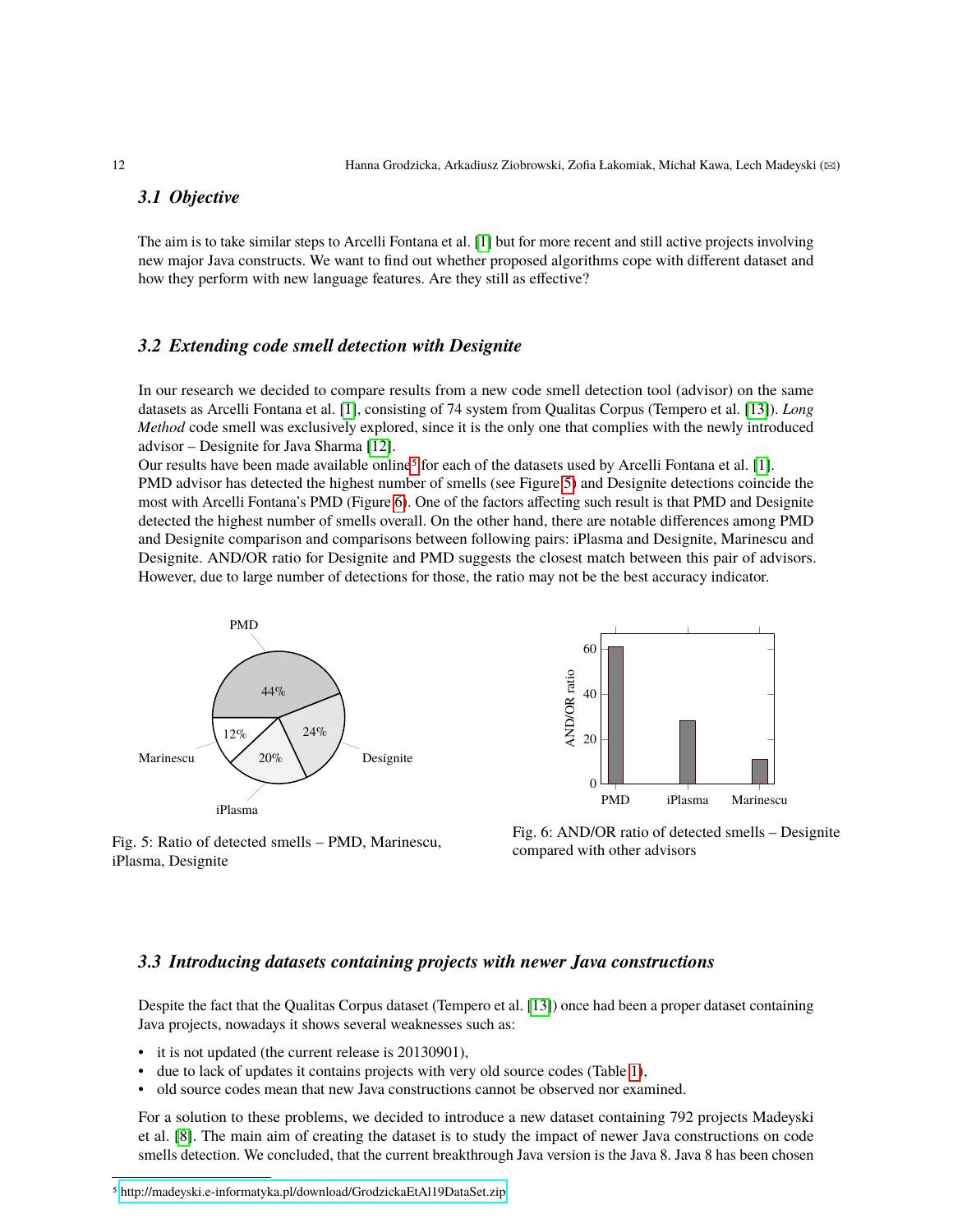as the determinant of the freshness of the projects, due to the multitude of new constructions it introduces and its long-term support (LTS) status.

### **3.3.1 Information about the new dataset**

All of the projects in the base dataset Madeyski et al. [\[8\]](#page-21-10) are open source and available on GitHub. Not all of them are plain Java projects and, additionally, not necessarily use at least Java 8. For this reason the base dataset had to go through filtering.

The R package reproducer [\[8\]](#page-21-10) contains basic information to obtain the projects in their specific versions from GitHub and had been used while collecting them. Further description can be found in the Appendix [\[4\]](#page-20-4). The dataset contains actively developed projects (see Table [7,](#page-12-0) Figure [7\)](#page-12-1). A substantial difference can be observed comparing the datasets' summary with the Qualitas Corpus datasets' summary (see Tabl[e1\)](#page-3-0).

<span id="page-12-0"></span>Table 7: Summary of last modification dates of 792 projects from the new dataset

|      | Date                        |
|------|-----------------------------|
| Min. | 2002-02-28 13:58:11         |
|      | 1st Qu. 2016-06-18 19:45:16 |
|      | Median 2018-03-06 08:29:50  |
| Mean | 2017-03-21 00:46:19         |
|      | 3rd Ou. 2018-12-04 15:49:56 |
| Max  | 2019-04-16 22:55:47         |

<span id="page-12-1"></span>

Fig. 7: Overview of last modification dates of 792 projects from the new dataset

#### **3.3.2 Filtering Java Maven projects from the base dataset**

In order to ensure that projects comprise Java, we decided to filter them upon Maven build tool. Using Maven build information allowed Java version retrieval aside. Although the base dataset contains constantly updated projects, we were particularly interested in ones with the Java version equal to or higher than the Java 8 version.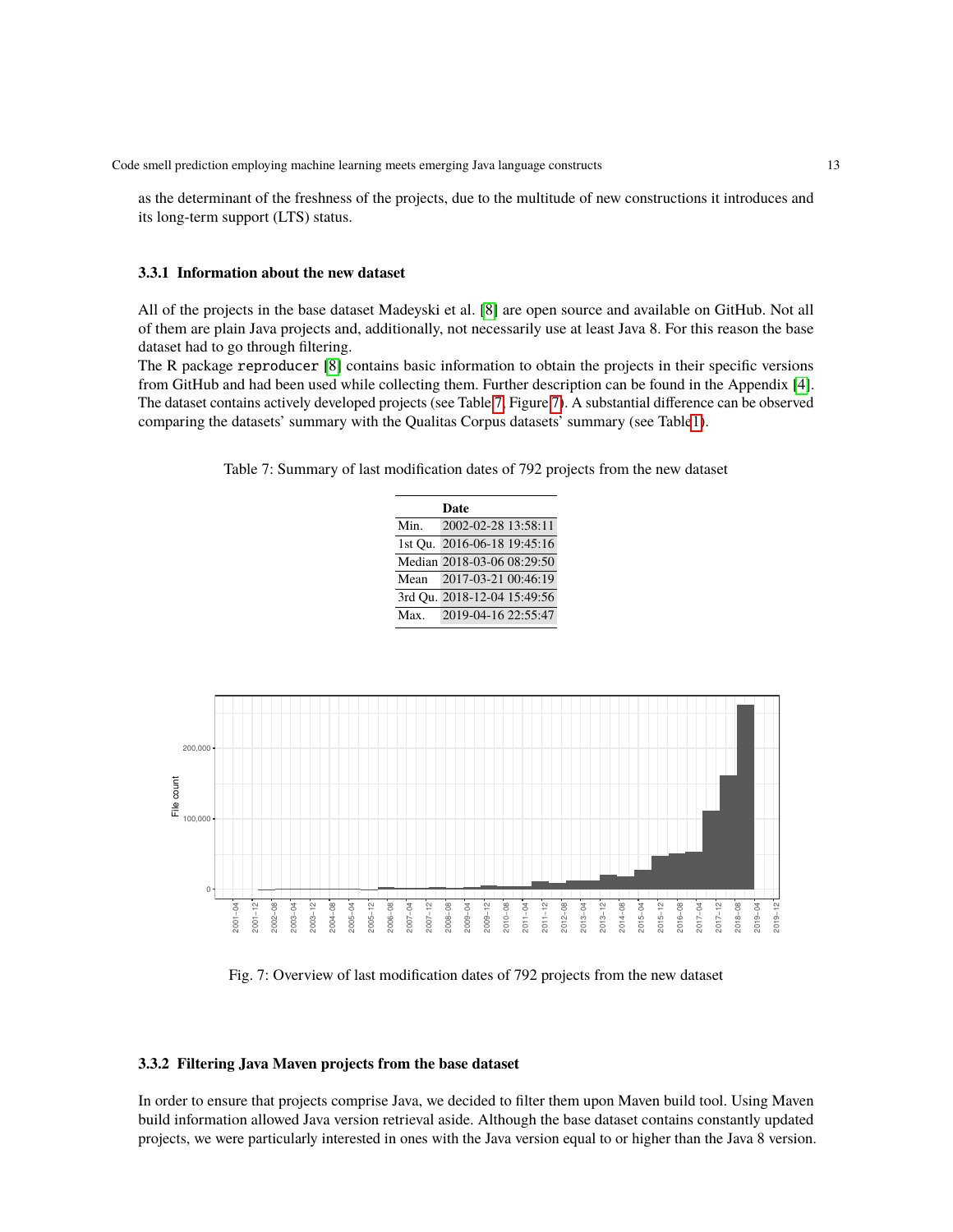#### **3.3.3 Checking Java version in the Maven build tool**

The first step to obtain new constructions is filtering projects' build tools by Java version used in builds. Figure [8,](#page-13-0) Table [8](#page-13-0) show distribution of build tools among projects.

There are 439 plain Maven projects, others combine different or multiple build tools. Projects marked as *other or lack of* indicate use of other build scripts and tools than *pom.xml* for Maven, *build.gradle* for Gradle or *build.xml* for Ant.

Additionally, *build.properties* and *.travis.yml* files have been searched for Java versions.

<span id="page-13-0"></span>

Fig. 8: Projects' build tools

Table 8: Projects' build tools

| <b>Build tool(s)</b> | Number of projects |
|----------------------|--------------------|
| Maven                | 439                |
| Gradle               | 147                |
| Ant & Maven          | 88                 |
| Gradle & Maven       | 52                 |
| Ant                  | 2.1                |
| Ant & Gradle & Mayen | 14                 |
| Ant & Gradle         | 5                  |
| other or lack of     |                    |

The Maven build tool, as the most frequently used, has been selected to retrieve information about the Java version from Maven-based projects. Maven configuration file (pom.xml) has been searched for Java version used during the projects' builds. Extracting the version from Maven build script was not always straightforward because of multiple ways of encoding it. Moreover, non-Maven projects or these with unconventionally specified build were omitted and Java version for them was marked as *unknown* (Figure [9,](#page-13-1) Table [9\)](#page-13-1).

<span id="page-13-1"></span>

Fig. 9: Projects' Java versions

#### Table 9: Projects' Java versions

| Java version     | <b>Number of projects</b> |
|------------------|---------------------------|
| 8                | 273                       |
| $\overline{7}$   | 95                        |
| 6                | 65                        |
| 1.5              | 16                        |
| 11               | 4                         |
| 9                | 4                         |
| $\overline{1.4}$ | 3                         |
| 1.1              | $\overline{2}$            |
| 1.3              |                           |
| unknown          | 329                       |

After filtering the 792 projects for at least Java 8 version, the following results were obtained (Table [12,](#page-15-1) Figure [12\)](#page-15-1).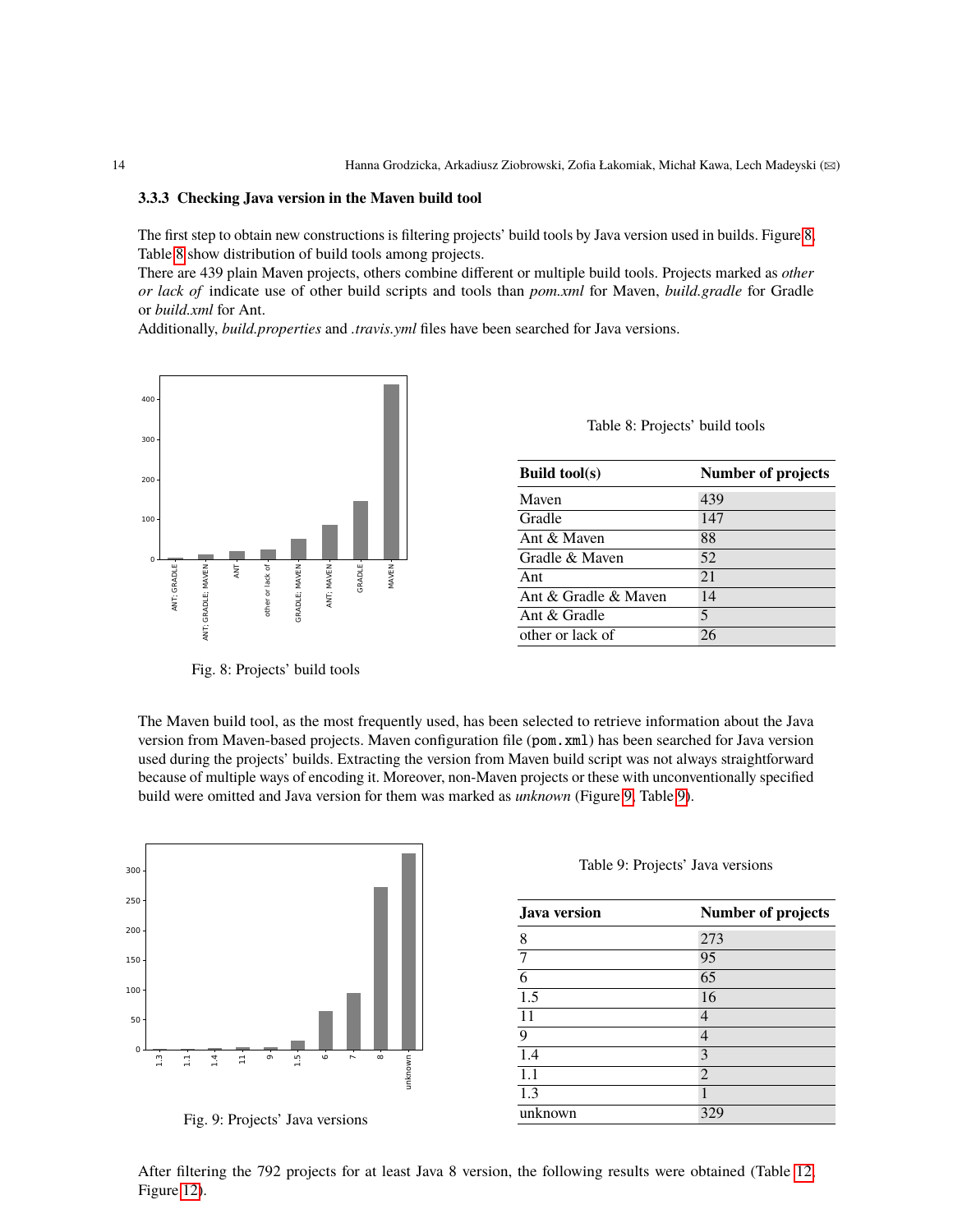<span id="page-14-0"></span>As for summary of original datasets' subset, following information can be observed (Table [10,](#page-14-0) Figure [10\)](#page-14-1).

Table 10: Summary of last modification dates of 281 projects from the new dataset

|      | Date                        |
|------|-----------------------------|
| Min. | 2005-02-03 22:37:19         |
|      | 1st Ou. 2017-08-28 17:23:51 |
|      | Median 2018-08-02 11:18:04  |
|      | Mean 2017-10-28 07:30:51    |
|      | 3rd Ou. 2019-01-03 05:27:38 |
| Max. | 2019-04-16 18:01:42         |

<span id="page-14-1"></span>

Fig. 10: Overview of last modification dates of 281 projects from the new dataset

Appendix [\[4\]](#page-20-4) contains details required to obtain the filtered projects in their specific versions from GitHub.



Fig. 11: Filtered projects' build tools

| Table 11: Filtered projects' build tools |  |  |  |
|------------------------------------------|--|--|--|
|------------------------------------------|--|--|--|

| <b>Build tool(s)</b> | <b>Number of projects</b> |
|----------------------|---------------------------|
| Maven                | 218                       |
| Ant & Maven          | 31                        |
| Gradle & Maven       | 27                        |
| Ant & Gradle & Mayen |                           |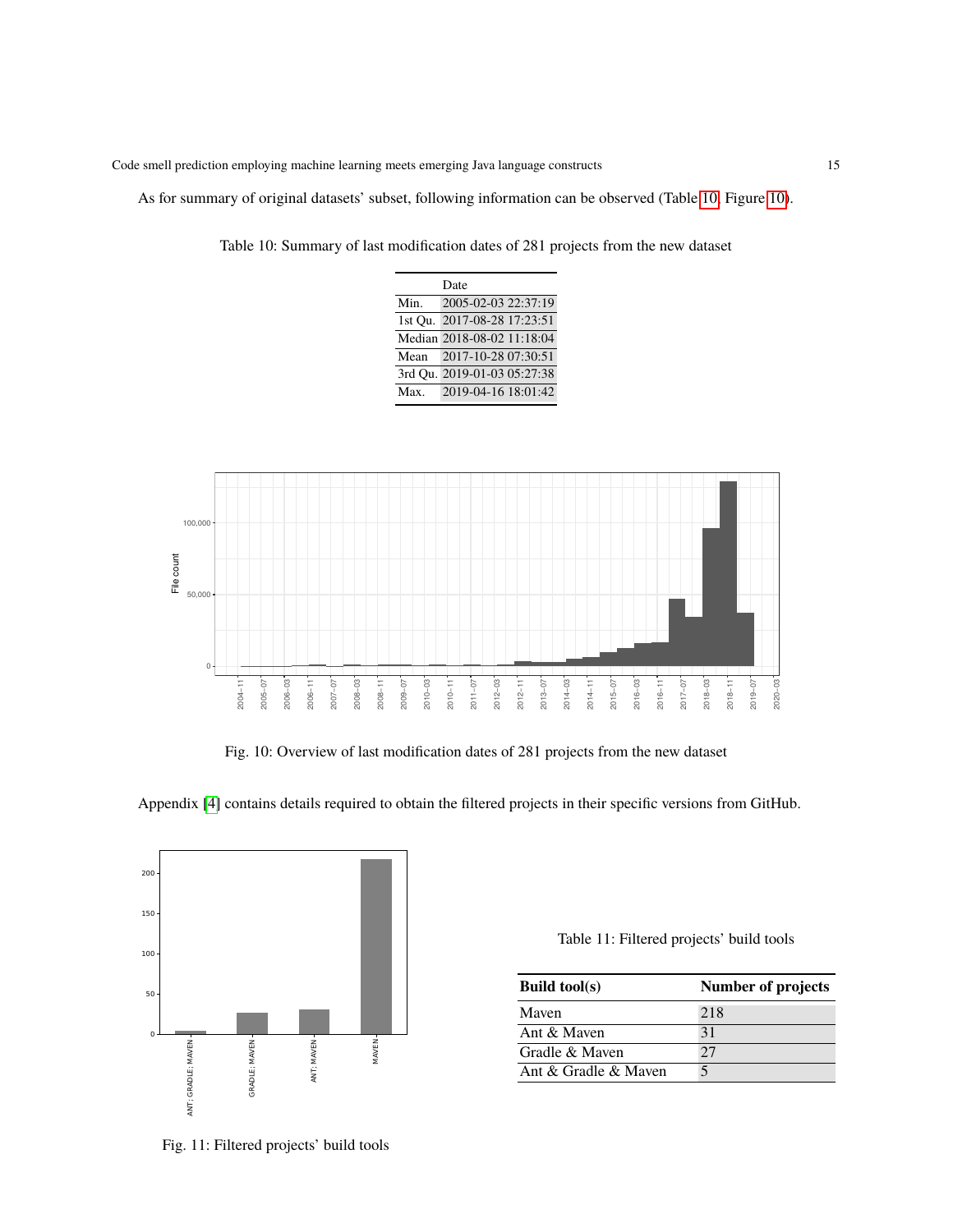<span id="page-15-1"></span>

Table 12: Filtered projects' Java versions

| Java version | Number of projects |
|--------------|--------------------|
| 8            | 273                |
| 11           |                    |
| 9            |                    |

Fig. 12: Filtered projects' Java versions

# <span id="page-15-0"></span>*3.4 Filtering and retrieving information about the actual use of new Java constructions using the JavaParser*

*JavaMetrics* is our custom solution that employs JavaParser<sup>[6](#page-15-2)</sup> to automate metric derivation. It exposes the following metrics that can be run against the provided project:

- Access to Foreign Data  $(ATFD)$
- Cyclomatic Complexity (CYCLO)
- Foreign Data Providers  $(FDP)$
- Locality of Attribute Access  $(LAA)$
- Lambda Density  $(LD)$
- Lines of Code  $(LOC)$
- **Method Reference Density** (*MRD*)
- Number of Inherited Methods (NIM)
- Number of Accessor Methods  $(NOAM)$
- **Number of Lambdas** (*NOL*)
- Number of Methods  $(NOM)$
- Number of Mutator Methods  $(NOMM)$
- **Number of Method Reference** (*NOMR*)
- Number of Public Attributes  $(NOPA)$
- Number of Private Attributes  $(NOPV)$
- Weighted Method Count  $(WMC)$
- Weighted Method Count of Not Accessor or Mutator Methods (WMCNAMM)
- Weight of Class  $(WOC)$

Custom metrics are written in **bold**. Both *LD* and *MRD* refer to constructions (lambda and method reference) density in class, for instance  $LD = NOL/LOC * 100$  (result in percent). *NOL* and *NOMR* are implemented for methods separately to use them for *Long Method* detection.

*JavaMetrics* utilizes visiting the Abstract Syntax Tree (AST) nodes in deriving the metrics. JavaParser allows to traverse the AST with callback invocation only for certain types of nodes. Thanks to robust JavaParser API, it is possible to detect Java language constructs and process them accordingly.

The tool is flexible enough to implement other custom metrics without changing the existing code structure (open-closed principle). A CSV file is generated as the result of the *JavaMetrics* run. The output consists of parsed unit details such as package, class, method signature and additional information whether methods and fields are final or static. Moreover it provides the selected metrics values as the succeeding columns in the output.

<span id="page-15-2"></span>Unfortunately, even though the metrics derivation works as expected, the ergonomics of the JavaParser may pose a challenge to completely automate metric derivation process. Missing part involves the resolution of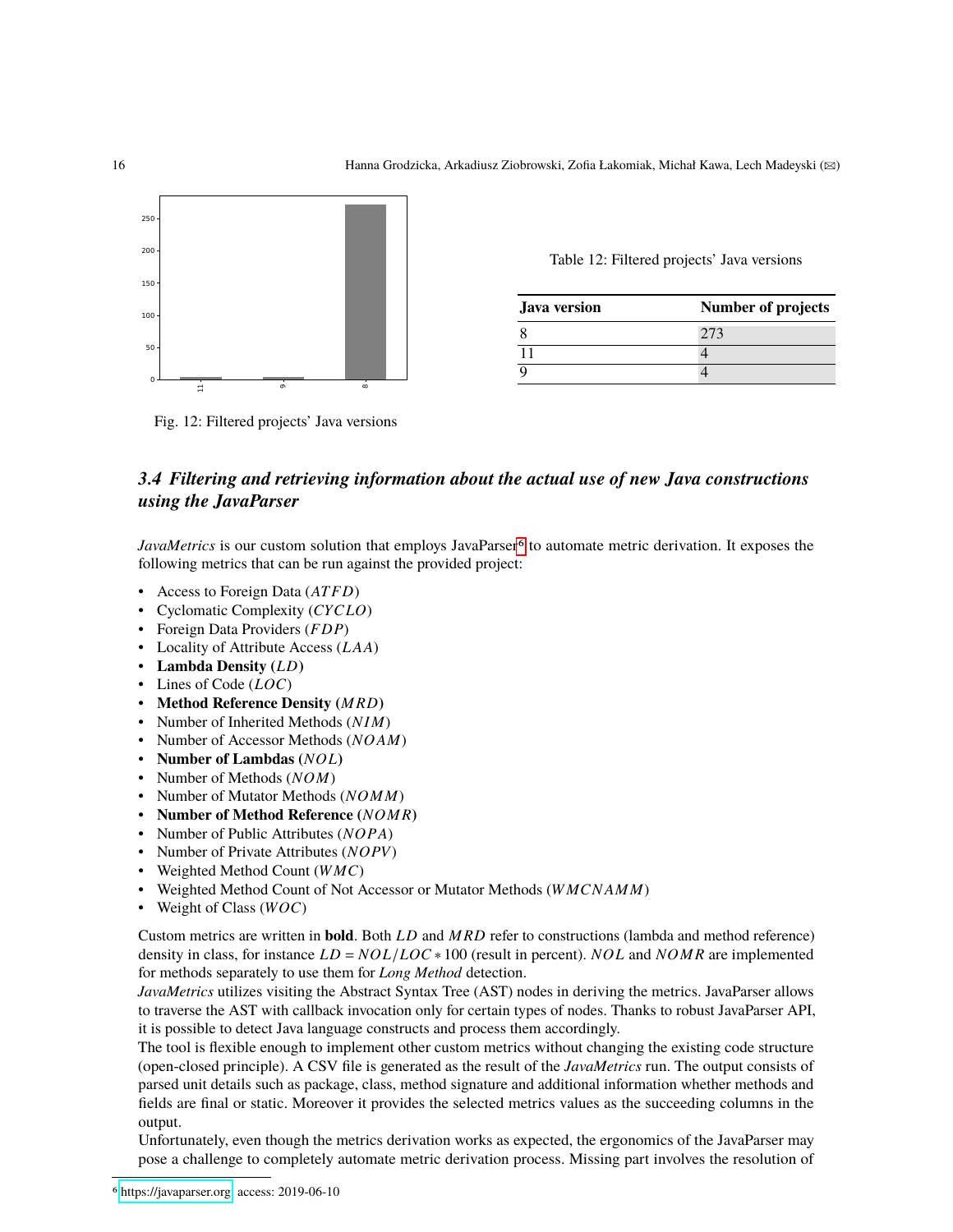classes. For example the  $NIM$  metric expects information about the superclass that is most likely in the separate file. JavaParser tool has incorporated a second tool called JavaSymbolSolver as a part of the library. It allows to resolve classes by means of the import clauses and referenced files. Both the directory containing the packages under the resolution and external dependencies in the form of JAR files shall be provided.

In order for *JavaMetrics* to work seamlessly, we would have to parse the provided directory to find the directories enclosing the packages and parse the build automation tool files (such as *pom.xml* for Maven) to identify the external dependencies. Those external dependencies would have to be downloaded and appropriately registered within the *JavaMetrics*. This issue is the matter of the future directions of work.

# *3.5 Manual tagging*

Our tool named *JavaMetrics* was used for initial filtering of samples from dataset (Madeyski et al. [\[8\]](#page-21-10)) with the highest number of lambdas and method references. *JavaMetrics* let us conduct in-depth analysis of the selected samples by bringing metrics.

Code smell recognition was performed mostly by us, 4th year Software Engineering students and junior developers with approximately one year of professional experience. We were validating selected samples till reaching 125 *Long Methods*. Our judgement was partly based on metrics from *JavaMetrics* that gave us overview for each sample.

<span id="page-16-1"></span>Tagged samples have been replenished with some tagged by professional developers (Table [13\)](#page-16-1) mentioned in Acknowledgement [6.](#page-20-3) Due to similarities in their specification, we have treated *Blob* as *God Class*for the purpose of our research.

|               | Code smell Minor or higher severity Nonsevere |    |
|---------------|-----------------------------------------------|----|
| Long Method 0 |                                               |    |
| Data Class    |                                               | 26 |
| <b>Blob</b>   | 15                                            | 16 |

|  |  | Table 13: Tagged samples from professional developers |  |
|--|--|-------------------------------------------------------|--|
|  |  |                                                       |  |

Eventually 125 samples were selected for *Long Method*, *Data Class* and *God Class* along with complementary 250 samples without those smells. All of professionally tagged samples were used. Such datasets (with resulting metrics) were used as an input for the machine learning algorithms.

# <span id="page-16-0"></span>**4 Results**

Results of manual tagging consist of 375 samples – 125 samples with specific code smell and 250 without it. Each 375 samples along with their metrics were used as an input to build code smell prediction rules employing machine learning algorithms.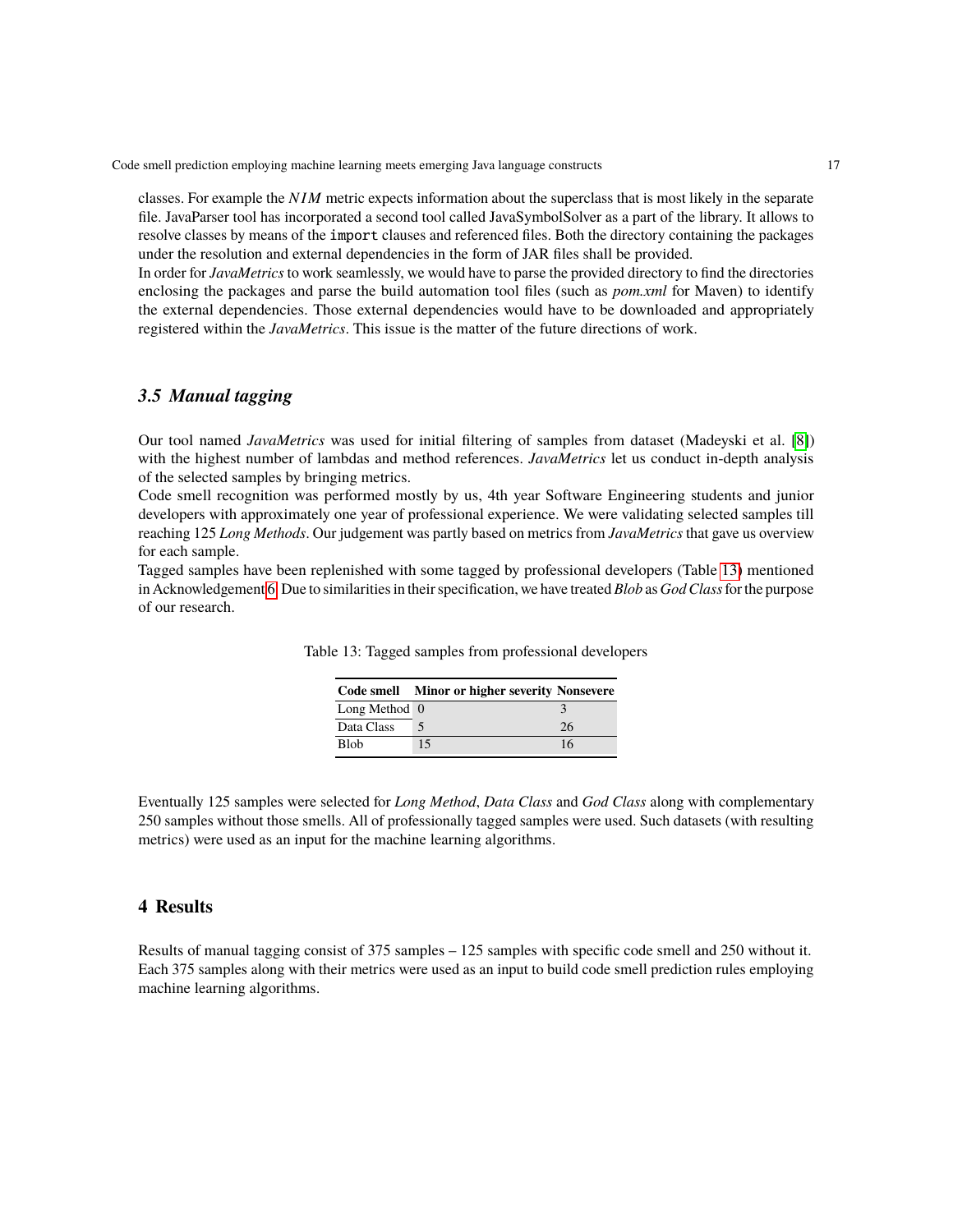# *4.1 Classifier performance*

| # Classifier      | Accuracy Std dev. F measure Std dev. AUROC Std dev. |    |           |           |        |           |
|-------------------|-----------------------------------------------------|----|-----------|-----------|--------|-----------|
| 1 J48             | $96.1\%$                                            | NΑ | $97.08\%$ | <b>NA</b> | 0.955  | <b>NA</b> |
| $\overline{2}$ rf | $96.81\%$                                           | NΑ | $97.63\%$ | ΝA        | 0.9963 | <b>NA</b> |
| 3 naive_bayes     | 94.68%                                              | NA | 96%       | <b>NA</b> | 0.9778 | <b>NA</b> |
| 4 JRip            | $96.81\%$                                           | NΑ | $97.61\%$ | ΝA        | 0.9632 | <b>NA</b> |

Table 14: caret results for *Long Method*

Table 15: caret results for *God Class*

| # Classifier              | Accuracy Std dev. F measure Std dev. AUROC Std dev. |           |           |           |        |           |
|---------------------------|-----------------------------------------------------|-----------|-----------|-----------|--------|-----------|
| $\overline{1}$ J48        | $89.01\%$                                           | ΝA        | $91.46\%$ | <b>NA</b> | 0.8947 | <b>NA</b> |
| $\overline{2 \text{ rf}}$ | $86.52\%$                                           | <b>NA</b> | 89.73%    | <b>NA</b> | 0.9462 | <b>NA</b> |
| 3 naive_bayes             | 83.69%                                              | <b>NA</b> | 88.32%    | <b>NA</b> | 0.9135 | <b>NA</b> |
| 4 JRip                    | 86.88%                                              | NA        | 89.52%    | NA        | 0.903  | NA        |

#### Table 16: caret results for *Data Class*

| # Classifier        | Accuracy Std dev. F measure Std dev. AUROC Std dev. |           |           |           |        |           |
|---------------------|-----------------------------------------------------|-----------|-----------|-----------|--------|-----------|
| $1$ J48             | $91.13\%$                                           | <b>NA</b> | $93.54\%$ | <b>NA</b> | 0.9036 | <b>NA</b> |
| $\frac{1}{2}$ rf    | $93.62\%$                                           | <b>NA</b> | $95.24\%$ | <b>NA</b> | 0.976  | <b>NA</b> |
| 3 naive_bayes       | 89.72%                                              | <b>NA</b> | $92.14\%$ | <b>NA</b> | 0.9436 | <b>NA</b> |
| $\overline{4}$ JRip | $92.2\%$                                            | <b>NA</b> | $94.18\%$ | <b>NA</b> | 0.9177 | <b>NA</b> |

# *4.2 Extracted rules*

The J48 and JRip algorithms provide human readable detection rules as the part of the output. We present them to show significant metrics used for certain code smells detection.

#### **4.2.1** *Long Method*

For *Long Method*, J48 generated a decision tree that can be expressed as:

$$
LOC\_M > 51 \tag{9}
$$

JRip classifier computed the following rule:

$$
LOC\_M \ge 52 \tag{10}
$$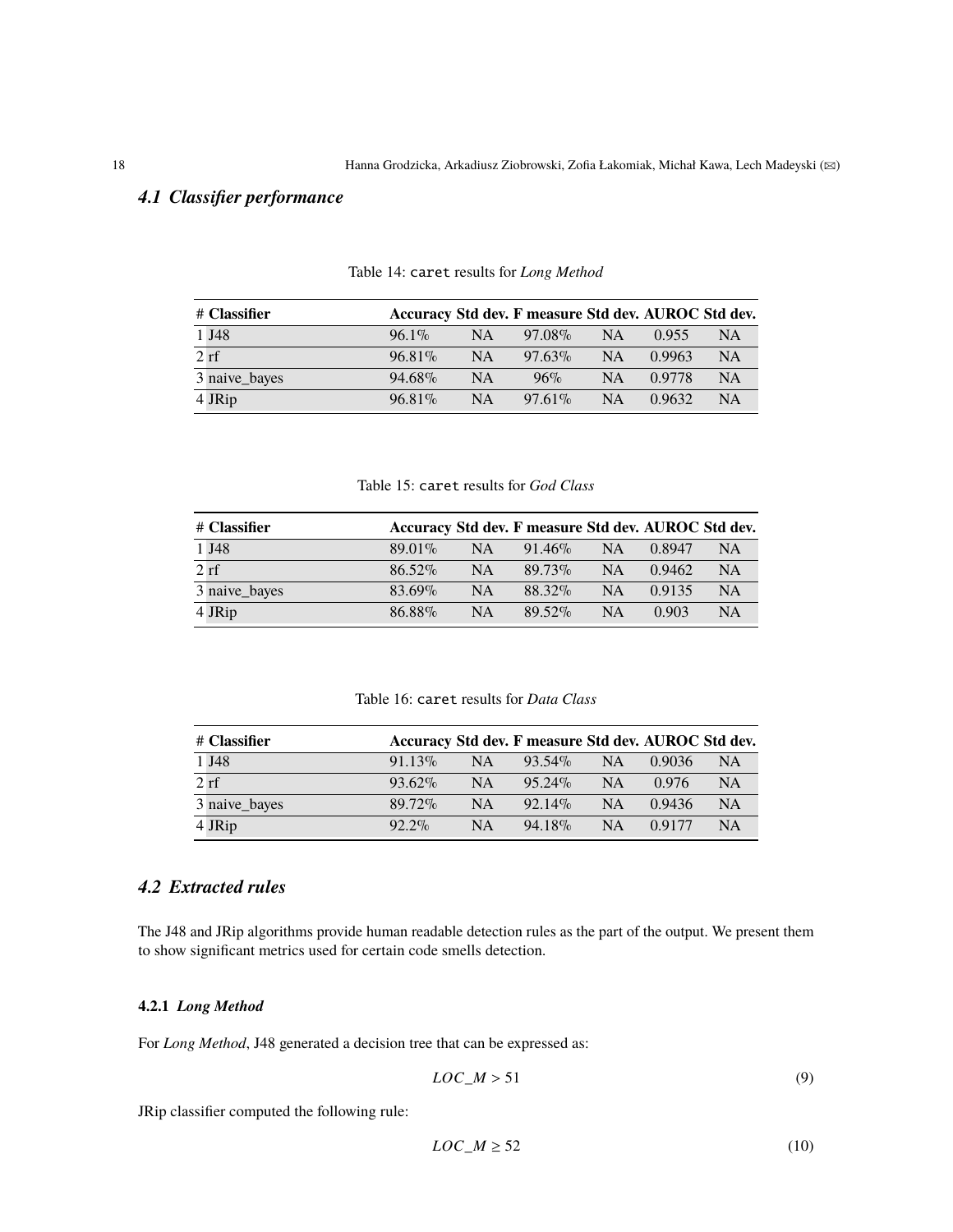# **4.2.2** *God Class*

J48 generated a decision tree that can be expressed as following set of rules:

$$
(WMCNAMM \le 49 \text{ and } WMCNAMM > 8 \text{ and } LD \le 2.028986 \text{ and } NOM \le 14)
$$
  
or 
$$
(WMCNAMM \le 49 \text{ and } WMCNAMM > 32 \text{ and } LD \le 2.028986 \text{ and } NOM > 14 \text{ and } MRD > 0.470958)
$$
  
or 
$$
(WMCNAMM > 49 \text{ and } NOL_C > 13)
$$
  
or 
$$
(WMCNAMM > 49 \text{ and } NOL_C \le 5)
$$
  
or 
$$
(WMCNAMM > 49 \text{ and } NOL_C \le 5 \text{ and } NOMM \le 2 \text{ and } LD > 1.595745)
$$
  
or 
$$
(WMCNAMM > 49 \text{ and } NOL_C \le 13 \text{ and } NOL_C > 6 \text{ and } NOMM \le 0)
$$
  
or 
$$
(WMCNAMM > 49 \text{ and } NOL_C > 6 \text{ and } NOMM \le 2 \text{ and } NOMM > 0 \text{ and } LD \le 1.647059)
$$
  
or 
$$
(WMCNAMM > 49 \text{ and } NOL_C > 6 \text{ and } NOMM \le 2 \text{ and } NOMM > 0 \text{ and } LD \le 1.647059)
$$
  
or 
$$
(WMCNAMM > 49 \text{ and } NOL_C \le 13 \text{ and } NOL_C > 5 \text{ and } NOMM > 2) \quad (11)
$$

As for JRip, the detection rule is as follows:

<span id="page-18-0"></span>
$$
(WMCNAMM \ge 51) \text{ or } (NOL\_C \le 5 \text{ and } WMCNAMM \ge 32)
$$
 (12)

# **4.2.3** *Data Class*

The detection rule derived from J48 can be expressed as:

$$
(NOL_C \le 6 \text{ and } WOC \le 0.769231)
$$
  
or 
$$
(NOL_C \le 6 \text{ and } WOC > 0.769231 \text{ and } NOPA \le 3 \text{ and } NOMM > 1)
$$
  
or 
$$
(NOL_C \le 6 \text{ and } WOC > 0.769231 \text{ and } NOPA > 3)
$$
 (13)

JRip classifer produces the following expression:

<span id="page-18-1"></span>
$$
(NOL_C \le 6 \text{ and } WOC \le 0.76) \text{ or } (LD \le 2.083333 \text{ and } NOPA \ge 4)
$$
 (14)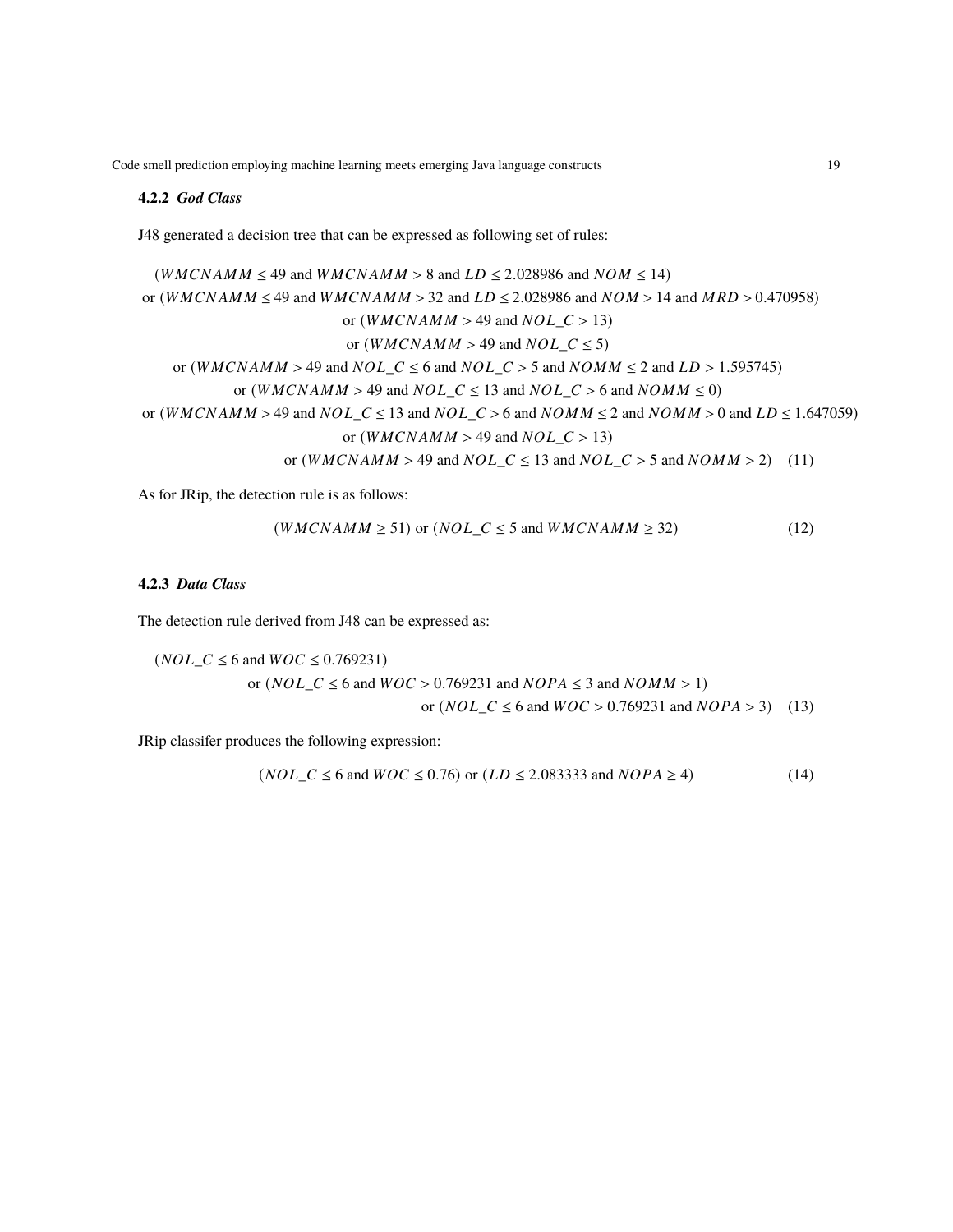<span id="page-19-1"></span>

# *4.3 Learning curves*

Fig. 13: Learning curves for code smells

# <span id="page-19-0"></span>**5 Discussion**

During manual tagging we have found that *Long Method* code smell occurs approximately two times less frequently than *God Class*. This might be due to new constructions contributing to shorten overall code length. J48 for *God Class* (Equation [11\)](#page-18-0) shows that high lambda count and high WMCNAMM metric values with CYCLO as the embedded metric may indicate a *God Class*. Lambdas concise syntax contributes to the class complexity, since more operations can be expressed with less code.

*Data Classes* usually incorporate no logic and this is noticeable in their equation which discards higher number of lambdas. JRip detection rule (Equation [14\)](#page-18-1) introduces  $NOL\_C$  metric. It might be due to data classes having little to no business logic embedded in their code. Therefore low values of NOL\_C metric might be used to recognize the smelly samples.

Learning curves on figures [13a, 13b](#page-19-1) and [13c](#page-19-1) depicts the performance of the classifier depending on the number of training samples. It was generated starting with 20 samples with a constant increment of 20 samples up to total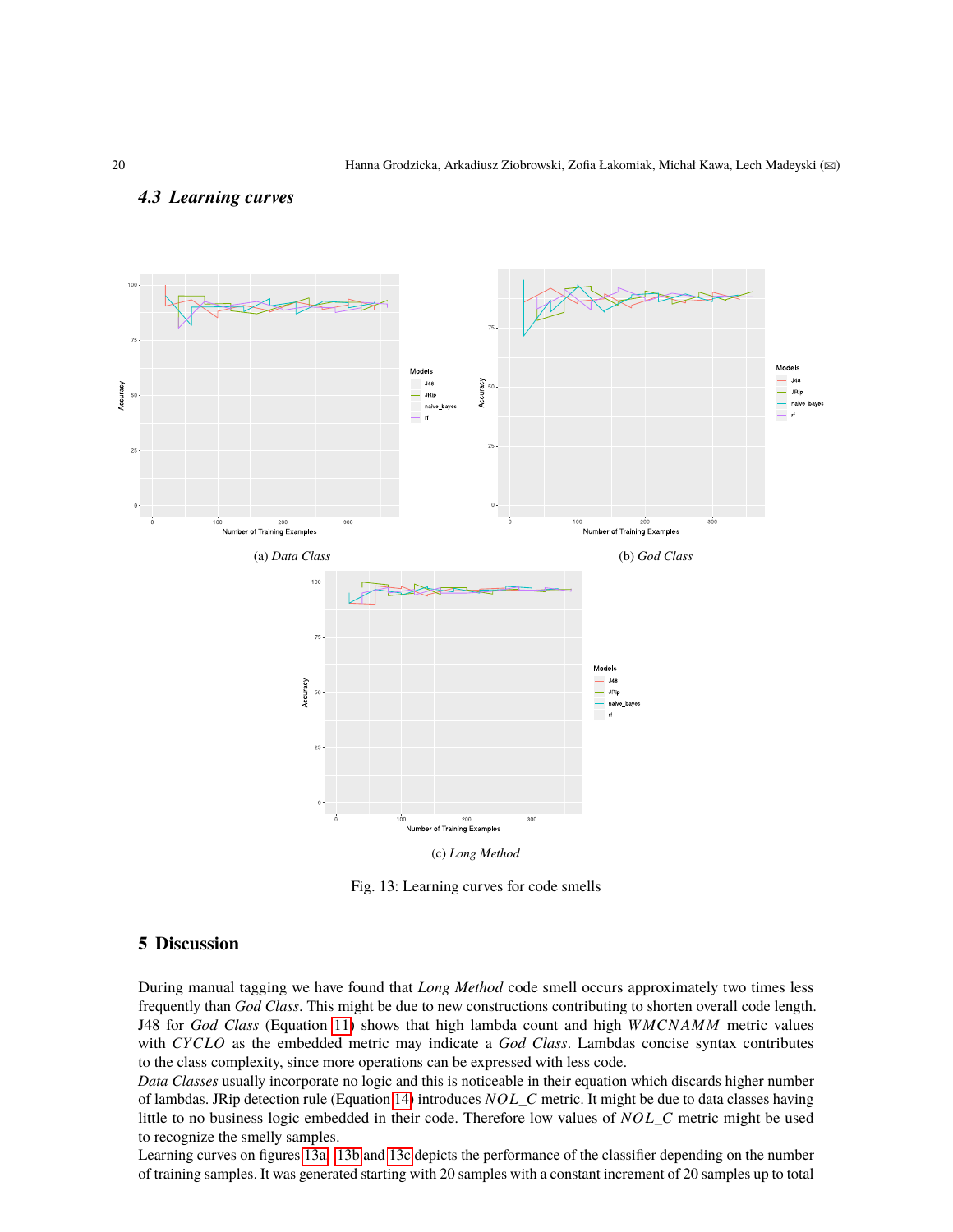of 375 samples. All of the learning curves have non-monotonic, oscillatory trend with a slight stabilization noticeable as the number of samples increases.

An obvious weakness of our research is that we are not experienced developers and yet had to perform manual tagging for the majority of samples. Tagging is a crucial part of research that determines extracted rules. We admit that our tagging process was guided by result metrics from *JavaMetrics* tool, hence the outcome might not be quite accurate.

Another uncertainty relates to extracting Java version from build tools. There are multiple build tools in different versions for diverse Java releases specification methods that makes them hard to obtain. Moreover, repositories often consist of many projects, which build tools may also vary.

Despite the results, one should be concerned as using datasets from actively developed projects may carry potential risk in validity of the study and increase difficulty of code smell prediction.

In recent years we can observe growing awareness of the importance of writing clean code. Thus more recent dataset may bring consistently less code smells (or at least not such distinct ones) due to its better design.

Advances in building applications in Java language may contribute to a difficulty in detection of certain code smells. Using various libraries and frameworks can affect the detection of code smells as well. As an example, Lombok[7](#page-20-5) can completely exclude presumable *Data Classes* from the detected instances due to a slight decrease in  $WOC$  metric. Therefore our approach may not be suitable for every project and shall not be taken as a generic way to predict code smells.

# <span id="page-20-3"></span>**6 Conclusions and future directions**

Using lambda constructs contributes naturally to more concise syntax which may obfuscate certain code smells like *Long Method*. Moreover, using Java Streams does not affect the increase of CYCLO metric, which may further distort the predictions for code smells indicated by such metric.

In addition to extending the tool with more metrics concerning emerging Java language constructs and creating the external dependency parsing approach, we have identified the possible future directions of research and development:

- **Tagging.** Employing professional developers for manual tagging.
- **Algorithms.** Involving more ML algorithms in creating predictive models.
- **Metrics.** Extend *JavaMetrics* tool to correctly parse external dependencies.
- **Constructions.** Considering wider range of modern Java features than lambda expressions and method reference.

**Acknowledgements** This work has been conducted as a part of research and development project POIR.01.01.01-00-0792/16 supported by the National Centre for Research and Development (NCBiR). We would like to thank Tomasz Lewowski, Tomasz Korzeniowski, Marek Skrajnowski and the entire team from *code quest sp. z o.o.* for tagging code smells and for all of the comments and feedback from the real-world software engineering environment.

# **References**

- <span id="page-20-1"></span>1. Arcelli Fontana, F., Mäntylä, M.V., Zanoni, M., Marino, A.: Comparing and experimenting machine learning techniques for code smell detection. Empirical Software Engineering **21**(3), 1143–1191 (2016)
- <span id="page-20-2"></span>2. Fontana, F.A., Mariani, E., Mornioli, A., Sormani, R., Tonello, A.: An experience report on using code smells detection tools. In: 2011 IEEE Fourth International Conference on Software Testing, Verification and Validation Workshops, pp. 450–457 (2011). DOI 10.1109/ICSTW.2011.12
- <span id="page-20-0"></span>3. Fowler, M.: Refactoring: Improving the Design of Existing Code. Addison-Wesley, Boston, MA, USA (1999)
- <span id="page-20-4"></span>4. Grodzicka, H., Ziobrowski, A., Łakomiak, Z., Kawa, M., Madeyski, L.: Appendix to the paper "Code smell prediction employing machine learning meets emerging Java language constructs" (2019). URL [http://madeyski.e-informatyka.](http://madeyski.e-informatyka.pl/download/GrodzickaEtAl19.pdf) [pl/download/GrodzickaEtAl19.pdf](http://madeyski.e-informatyka.pl/download/GrodzickaEtAl19.pdf)

<span id="page-20-5"></span><sup>7</sup> [https://projectlombok.org,](https://projectlombok.org) access: 2019-06-12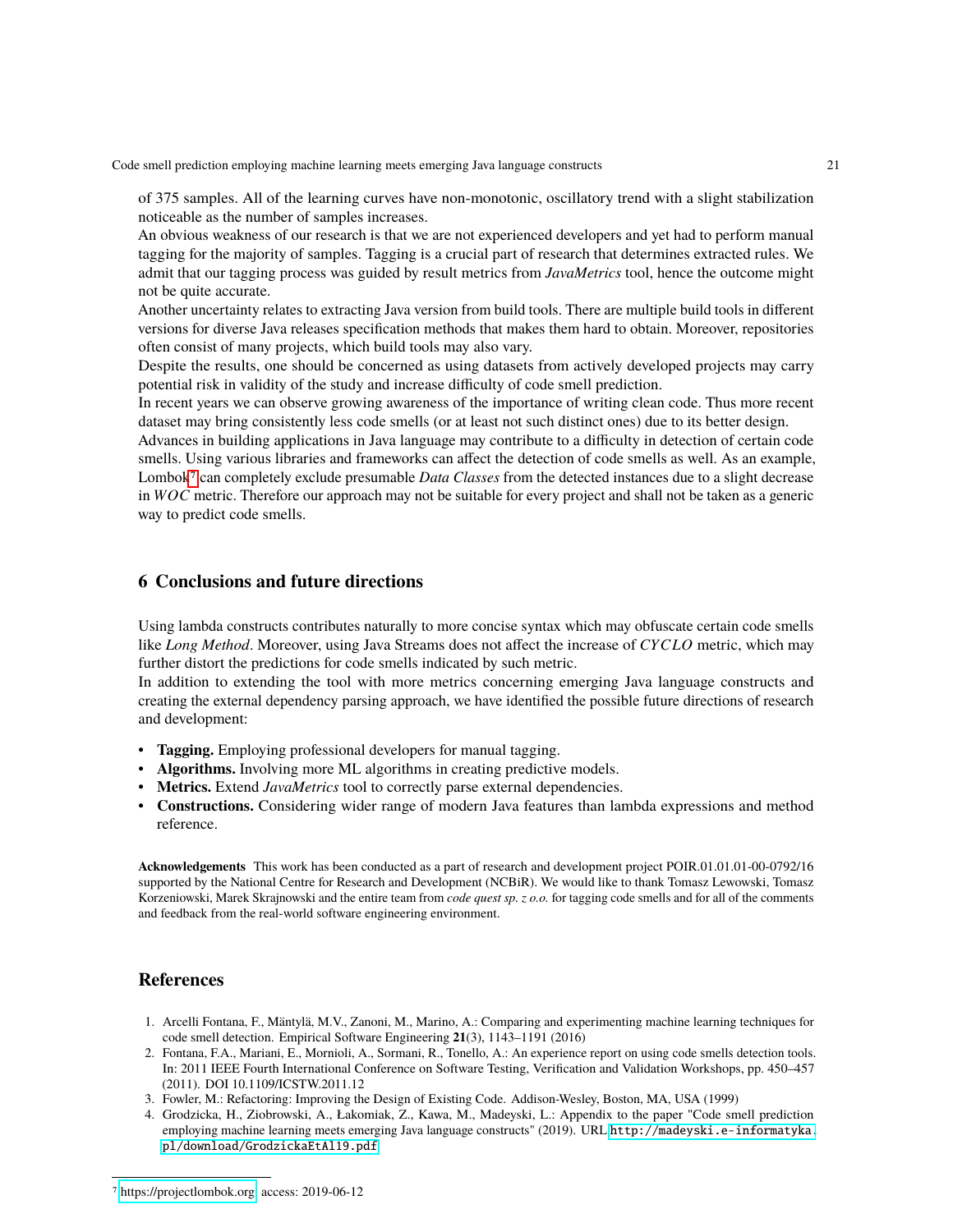- <span id="page-21-8"></span>5. Hall, M., Frank, E., Holmes, G., Pfahringer, B., Reutemann, P., Witten, I.H.: The weka data mining software: An update. SIGKDD Explor. Newsl. **11**(1), 10–18 (2009). DOI 10.1145/1656274.1656278. URL [http://doi.acm.org/10.1145/](http://doi.acm.org/10.1145/1656274.1656278) [1656274.1656278](http://doi.acm.org/10.1145/1656274.1656278)
- <span id="page-21-5"></span>6. Hornik, K., Buchta, C., Zeileis, A.: Open-source machine learning: R meets Weka. Computational Statistics **24**(2), 225–232 (2009). DOI 10.1007/s00180-008-0119-7
- <span id="page-21-6"></span>7. Hsu, C.W., Chang, C.C., Lin, C.J.: A practical guide to support vector classification. Tech. rep., Department of Computer Science, National Taiwan University (2003). URL <http://www.csie.ntu.edu.tw/~cjlin/papers.html>
- <span id="page-21-10"></span>8. Madeyski, L., Kitchenham, B.: reproducer: Reproduce Statistical Analyses and Meta-Analyses (2019). URL <http://madeyski.e-informatyka.pl/reproducible-research/>. R package version 0.3.0 (http://CRAN.Rproject.org/package=reproducer)
- <span id="page-21-2"></span>9. Palomba, F.: Textual analysis for code smell detection. IEEE International Conference on Software Engineering **37**(16), 769–771 (2015)
- <span id="page-21-0"></span>10. Palomba, F., Bavota, G., Penta, M.D., Oliveto, R., Poshyvanyk, D., Lucia, A.D.: Mining version histories for detecting code smells. IEEE Transactions on Software Engineering **41**(5), 462–489 (2015)
- <span id="page-21-1"></span>11. Palomba, F., Nucci, D.D., Tufano, M., Bavota, G., Oliveto, R., Poshyvanyk, D., De Lucia, A.: Landfill: An open dataset of code smells with public evaluation. In: Proceedings of the 12th Working Conference on Mining Software Repositories, MSR '15, pp. 482–485. IEEE Press, Piscataway, NJ, USA (2015)
- <span id="page-21-3"></span>12. Sharma, T.: Designite: A customizable tool for smell mining in c# repositories. SATToSE **41** (2017)
- <span id="page-21-4"></span>13. Tempero, E., Anslow, C., Dietrich, J., Han, T., Li, J., Lumpe, M., Melton, H., Noble, J.: Qualitas corpus: A curated collection of java code for empirical studies. In: 2010 Asia Pacific Software Engineering Conference (APSEC2010), pp. 336–345 (2010). DOI http://dx.doi.org/10.1109/APSEC.2010.46
- <span id="page-21-7"></span>14. Witten, I.H., Frank, E.: Data Mining: Practical Machine Learning Tools and Techniques, 2nd edn. Morgan Kaufmann, San Francisco (2005)

# <span id="page-21-9"></span>**Appendix: Reproduction classifier comparison**

Following tables present comparison of our reproduction results to Arcelli Fontana et al. [\[1\]](#page-20-1).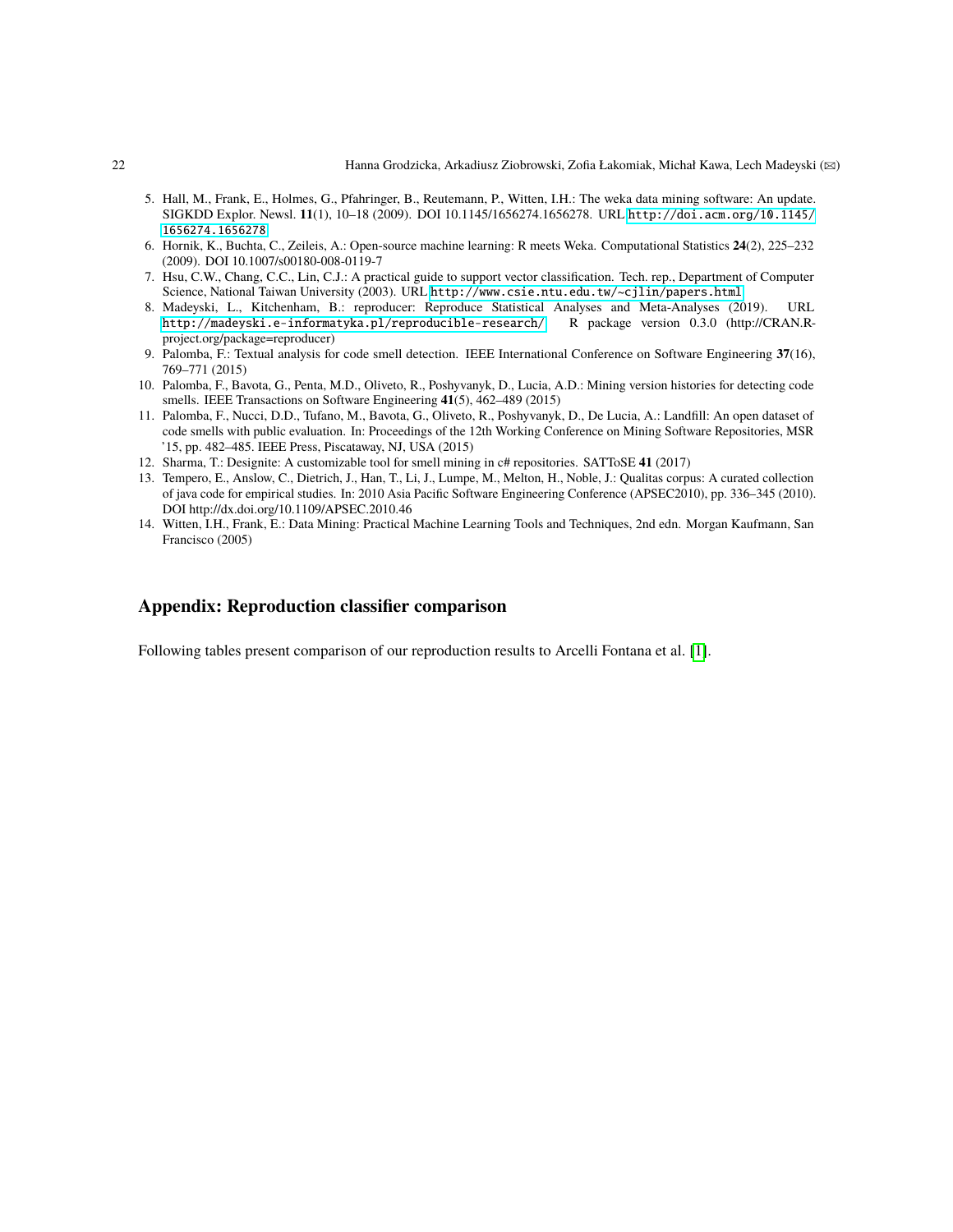Table 17: RWeka results for *Data Class* (grey) compared with Arcelli Fontana's (white)

| # Classifier                     |              |                   | Accuracy Std dev. F measure Std dev. AUROC Std dev. |                   |                     |         |
|----------------------------------|--------------|-------------------|-----------------------------------------------------|-------------------|---------------------|---------|
| 1 B-J48 Pruned                   | 98.78%       | 0.00              | 99.05%                                              | 0.00              | 0.9910              | 0.0050  |
| 2 B-J48 Pruned                   | 99.02%       | 1.51              | 99.26%                                              | 1.15              | 0.9985              | 0.0064  |
| 3 B-J48 Unpruned                 | 97.55%       | 0.01              | 98.10%                                              | 0.01              | 0.9856              | 0.0073  |
| 4 B-J48 Unpruned                 | 98.67%       | 1.79              | 98.99%                                              | 1.86              | 0.9984              | 0.0064  |
| 5 B-J48 Reduced                  | Error 98.09% | $\overline{0.01}$ | 98.52%                                              | 0.01              | 0.9930              | 0.0045  |
| Pruning                          |              |                   |                                                     |                   |                     |         |
| 6 B-J48 Reduced                  | Error 98.07% | 2.47              | 98.55%                                              | 1.36              | 0.9951              | 0.0103  |
| Pruning                          |              |                   |                                                     |                   |                     |         |
| 7 B-JRip                         | 98.55%       | 0.00              | 98.87%                                              | 0.00              | 0.9950              | 0.0037  |
| 8 B-JRip                         | 98.83%       | 1.60              | 99.12%                                              | 1.21              | 0.9959              | 0.0111  |
| 9 B-Random Forest                | 97.55%       | 0.00              | 98.12%                                              | 0.00              | 0.9988              | $4e-04$ |
| 10 B-Random Forest               | 98.57%       | 1.68              | 98.94%                                              | 2.08              | $\overline{0.9993}$ | 0.0017  |
| 11 B-Naive Bayes                 | 86.17%       | 0.01              | 88.34%                                              | $\overline{0.01}$ | 0.9221              | 0.0117  |
| 12 B-Naive Bayes                 | 97.33%       | 2.29              | 98.02%                                              | 2.01              | 0.9955              | 0.0091  |
| 13 B-SMO RBF Kernel              | 94.21%       | 0.01              | 95.48%                                              | 0.00              | 0.9848              | 0.0033  |
| 14 B-SMO RBF Kernel              | 97.14%       | 2.61              | 97.86%                                              | 2.11              | 0.9782              | 0.0286  |
| 15 B-SMO Poly Kernel             | 94.34%       | 0.00              | 95.59%                                              | 0.00              | 0.9387              | 0.0036  |
| 16 B-SMO Poly Kernel             | 96.90%       | 2.25              | 97.65%                                              | 2.35              | 0.9862              | 0.0173  |
| 17 J48 Pruned                    | 98.47%       | 0.01              | 98.81%                                              | 0.00              | 0.9834              | 0.0076  |
| 18 J48 Pruned                    | 98.55%       | 1.84              | 98.91%                                              | 1.39              | 0.9864              | 0.0219  |
| 19 J48 Unpruned                  | 98.52%       | 0.00              | 98.85%                                              | 0.00              | 0.9816              | 0.0043  |
| 20 J48 Unpruned                  | 98.38%       | 1.87              | 98.79%                                              | 1.90              | 0.9873              | 0.0208  |
| 21 J48 Reduced Error Prun-96.86% |              | $\overline{0.01}$ | $97.55\%$                                           | 0.01              | 0.9795              | 0.0081  |
| ing                              |              |                   |                                                     |                   |                     |         |
| 22 J48 Reduced Error Prun-97.98% |              | 2.46              | 98.46%                                              | 1.40              | 0.9839              | 0.0211  |
| ing                              |              |                   |                                                     |                   |                     |         |
| $23$ JRip                        | $97.5\%$     | 0.01              | 98.05%                                              | $\overline{0.01}$ | 0.9782              | 0.0089  |
| 24 JRip                          | 98.17%       | $\overline{2.18}$ | 98.62%                                              | 2.07              | 0.9809              | 0.0241  |
| 25 Random Forest                 | 97.55%       | 0.00              | 98.12%                                              | 0.00              | 0.9989              | 5e-04   |
| 26 Random Forest                 | 98.95%       | 1.51              | 99.29%                                              | 2.05              | 0.9996              | 0.0014  |
| 27 Naive Bayes                   | 79.69%       | 0.01              | 81.99%                                              | 0.01              | 0.9475              | 0.0063  |
| 28 Naive Bayes                   | 96.12%       | 2.95              | 97.04%                                              | 1.95              | 0.9938              | 0.0099  |
| 29 SMO RBF Kernel                | 95.43%       | 0.00              | 96.54%                                              | 0.00              | 0.9394              | 0.0039  |
| 30 SMO RBF Kernel                | 97.05%       | 2.38              | 97.78%                                              | 2.11              | 0.9686              | 0.0286  |
| 31 SMO Poly Kernel               | 94.23%       | 0.00              | 95.51%                                              | 0.00              | 0.9379              | 0.0031  |
| 32 SMO Poly Kernel               | 96.60%       | 2.76              | 97.41%                                              | $\overline{2.13}$ | 0.9912              | 0.0138  |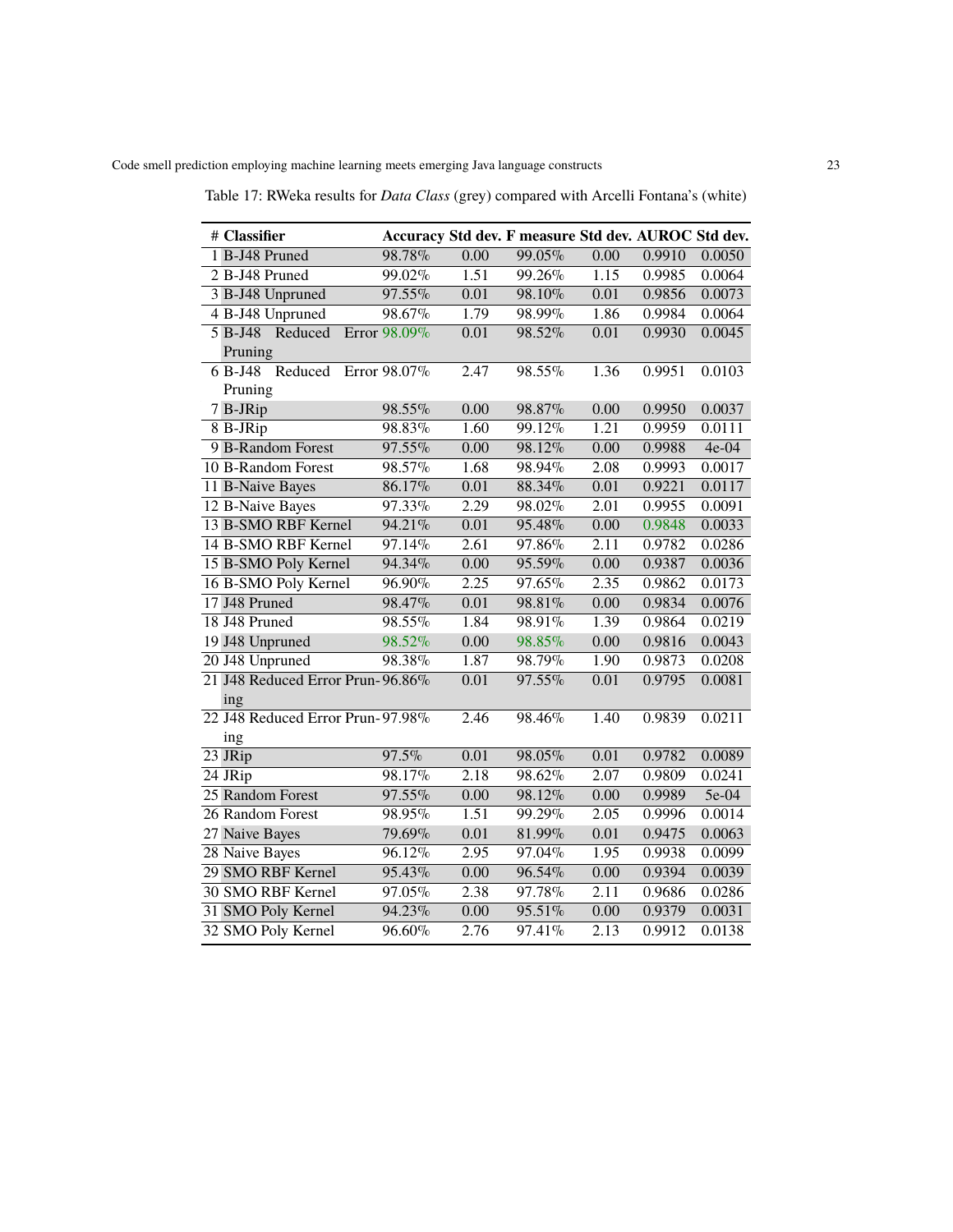|  |  |  |  |  |  | Table 18: RWeka results for <i>Feature Envy</i> (grey) compared with Arcelli Fontana's (white) |  |  |  |  |  |  |
|--|--|--|--|--|--|------------------------------------------------------------------------------------------------|--|--|--|--|--|--|
|--|--|--|--|--|--|------------------------------------------------------------------------------------------------|--|--|--|--|--|--|

| # Classifier                  |           |                   | Accuracy Std dev. F measure Std dev. AUROC |      |        |
|-------------------------------|-----------|-------------------|--------------------------------------------|------|--------|
| 1 B-J48 Pruned                | 96.01%    | 0.01              | 97.01%                                     | 0.00 | 0.9880 |
| 2 B-J48 Pruned                | 96.62%    | 2.78              | 97.41%                                     | 2.16 | 0.9900 |
| 3 B-J48 Unpruned              | 93.79%    | 0.01              | 95.39%                                     | 0.01 | 0.9684 |
| 4 B-J48 Unpruned              | 96.50%    | 2.96              | 97.37%                                     | 2.37 | 0.9899 |
| 5 B-J48 Reduced Error Pruning | 95.28%    | 0.01              | 96.48%                                     | 0.01 | 0.9829 |
| 6 B-J48 Reduced Error Pruning | 95.90%    | 3.11              | 96.90%                                     | 2.24 | 0.9866 |
| 7 B-JRip                      | 96.19%    | 0.01              | 97.15%                                     | 0.00 | 0.9869 |
| 8 B-JRip                      | 96.64%    | 2.84              | 97.44%                                     | 2.16 | 0.9891 |
| 9 B-Random Forest             | 92.14%    | 0.01              | 94.24%                                     | 0.01 | 0.9817 |
| 10 B-Random Forest            | 96.40%    | 2.70              | 97.29%                                     | 2.73 | 0.9886 |
| 11 B-Naive Bayes              | 90.44%    | 0.01              | 92.73%                                     | 0.01 | 0.9496 |
| 12 B-Naive Bayes              | 91.50%    | 4.20              | 93.56%                                     | 2.93 | 0.9527 |
| 13 B-SMO RBF Kernel           | 89.38%    | 0.01              | 92.17%                                     | 0.01 | 0.9467 |
| 14 B-SMO RBF Kernel           | 93.88%    | 3.20              | 95.40%                                     | 3.17 | 0.9369 |
| 15 B-SMO Poly Kernel          | 90.82%    | 0.01              | 93.34%                                     | 0.01 | 0.8816 |
| 16 B-SMO Poly Kernel          | 92.05%    | 3.50              | 94.06%                                     | 3.07 | 0.9541 |
| 17 J48 Pruned                 | 95.31%    | 0.01              | 96.47%                                     | 0.00 | 0.9517 |
| 18 J48 Pruned                 | 95.95%    | 2.77              | 96.91%                                     | 2.16 | 0.9647 |
| 19 J48 Unpruned               | 95.03%    | 0.01              | 96.26%                                     | 0.01 | 0.9523 |
| 20 J48 Unpruned               | 96.12%    | 2.71              | 97.04%                                     | 2.17 | 0.9661 |
| 21 J48 Reduced Error Pruning  | $95.10\%$ | 0.01              | 96.31%                                     | 0.01 | 0.9567 |
| 22 J48 Reduced Error Pruning  | 95.93%    | 2.80              | 96.89%                                     | 2.10 | 0.9646 |
| 23 JRip                       | 94.95%    | 0.00              | 96.18%                                     | 0.00 | 0.9534 |
| $24 \overline{J}$ Rip         | 95.67%    | 3.13              | 96.69%                                     | 2.34 | 0.9584 |
| 25 Random Forest              | 92.04%    | $\overline{0.01}$ | 94.16%                                     | 0.01 | 0.9813 |
| 26 Random Forest              | $96.26\%$ | 2.86              | 97.19%                                     | 2.57 | 0.9902 |
| 27 Naive Bayes                | 86.26%    | 0.01              | 89.76%                                     | 0.00 | 0.9241 |
| 28 Naive Bayes                | 85.50%    | 6.09              | 89.17%                                     | 2.46 | 0.9194 |
| 29 SMO RBF Kernel             | $80.15\%$ | 0.00              | 87.07%                                     | 0.00 | 0.7008 |
| 30 SMO RBF Kernel             | 93.83%    | 3.39              | 95.36%                                     | 3.15 | 0.9309 |
| 31 SMO Poly Kernel            | 90.90%    | 0.00              | 93.41%                                     | 0.00 | 0.8817 |
| 32 SMO Poly Kernel            | 95.45%    | 3.61              | 96.58%                                     | 2.80 | 0.9484 |